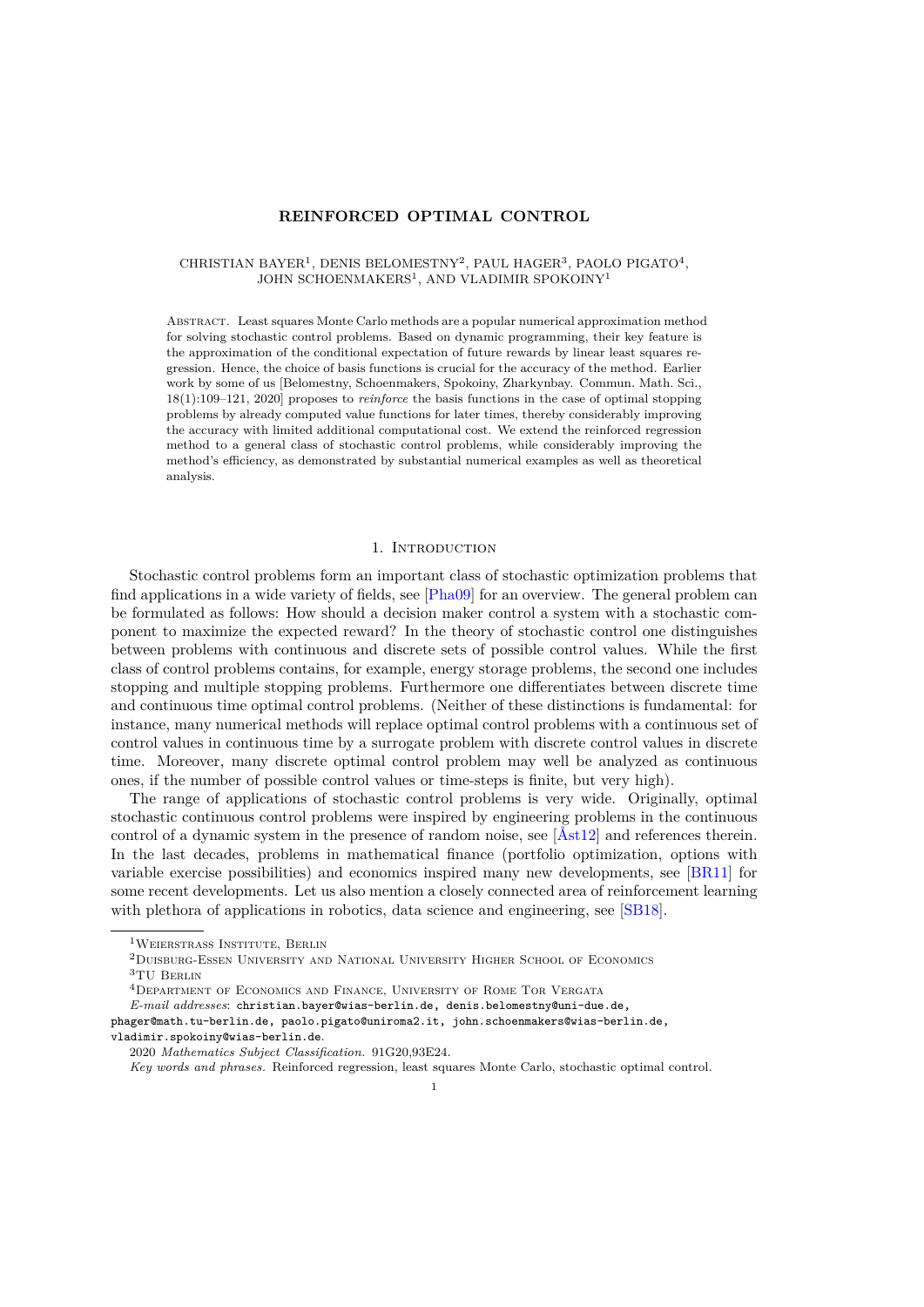As a canonical general approach for solving a discrete time optimal control problem one may consider all possible future evolutions of the process at each time that a control choice is to be made, see [\[Åst12\]](#page-23-1). This method is well developed and may be effective in some special cases, but for more general problems such as optimal control of a diffusion in high dimensions, this approach is impractical. In [\[BKS09\]](#page-23-4) a generic Monte Carlo approach combined with linear regression was proposed and studied, see also [\[BS18\]](#page-23-5) for an overview. However, this approach has an important disadvantage – it may exhibit too little flexibility for modeling highly non-linear behavior of the optimal value functions. Higher-degree polynomials or local polynomials (splines) can be used, but they may contain too many parameters and, therefore, either over-fit the Monte Carlo sample or prohibit parameter estimation because the number of parameters is too large. As an alternative to the polynomial bases, nonlinear approximation structures (e.g., artificial neural networks) can be used instead (see, e.g. [\[HE16\]](#page-23-6), [\[BCJ19\]](#page-23-7) and [\[BCJW19\]](#page-23-8)).

In [\[BSSZ20\]](#page-23-9) a Monte Carlo based *reinforced regression* approach is developed for building sparse regression models at each backward step of the dynamic programming algorithm in the case of optimal stopping problems. In a nutshell, the idea is to start with a generic set of basis functions, which is systematically enlarged with highly problem dependent additional functions. The additional basis functions are constructed for the optimal stopping problem at hand without using a fixed predefined finite dictionary. Specifically, the new basis functions are learned during the backward induction via incorporating information from the preceding backward induction step. Thereby, basis functions highly specific to the problem at hand are constructed in a completely automatic way. [\[BSSZ20\]](#page-23-9) report that the reinforced basis lead to increased precision over the starting set of basis functions, comparable to the standard regression algorithm based on a substantially increased set of basis functions. This improvement is obtained with limited increase of the computational cost.

In this work we carry over the approach of [\[BSSZ20\]](#page-23-9) to a general class of discrete time optimal control problems including multiple stopping problems (allowing pricing of swing options) and a gas storage problem. This generalization turns out to be rather challenging as the complexity of using the previously constructed value function in regression basis at each step of the backward procedure becomes prohibitive when applying the original approach of [\[BSSZ20\]](#page-23-9). We overcome this computational bottleneck by introducing a novel version of the original reinforced regression algorithm where one uses a hierarchy of fixed time depth approximation of the optimal value function instead of a full depth approximation employed in [\[BSSZ20\]](#page-23-9). As a result we regain efficiency and are able to improve upon the standard linear regression algorithm in terms of achievable precision for a given computational budget.

More precisely, we construct a hierarchy  $v^{(i)}$ ,  $i = 0, \ldots, I$ , of (approximate) value functions with depth  $I > 0$ . Here,  $v^{(0)}$  denotes the value functions obtained from the classical Monte Carlo regression algorithm. The higher levels  $v^{(i)}$  are computed by regression based on a set of basis functions reinforced by the value function  $v^{(i-1)}$  one level lower. This way, the added computational cost incurred from reinforcing the basis can be further decreased with minimal sacrifices of accuracy already for small values of *I*. In fact, we propose two versions of the algorithm. In the first version, the levels of the hierarchy of value functions are trained consecutively, allowing for an adaptive choice of the depth *I* of the hierarchy. In the second version, all the levels are trained concurrently, thereby improving the accuracy at each individual level. As a consequence, *I* needs to be fixed in advance and cannot be chosen adaptively in the second variant.

**Outline of the paper.** In Section [2](#page-2-0) we describe a rather general setting for discrete stochastic control problems which we are going to use in this paper. The setting is based on [\[GHW11\]](#page-23-10). We recall the reinforced regression algorithm for optimal stopping problems by [\[BSSZ20\]](#page-23-9) in detail in Section [3.](#page-3-0) There we also motivate the hierarchical construction of the new reinforced regression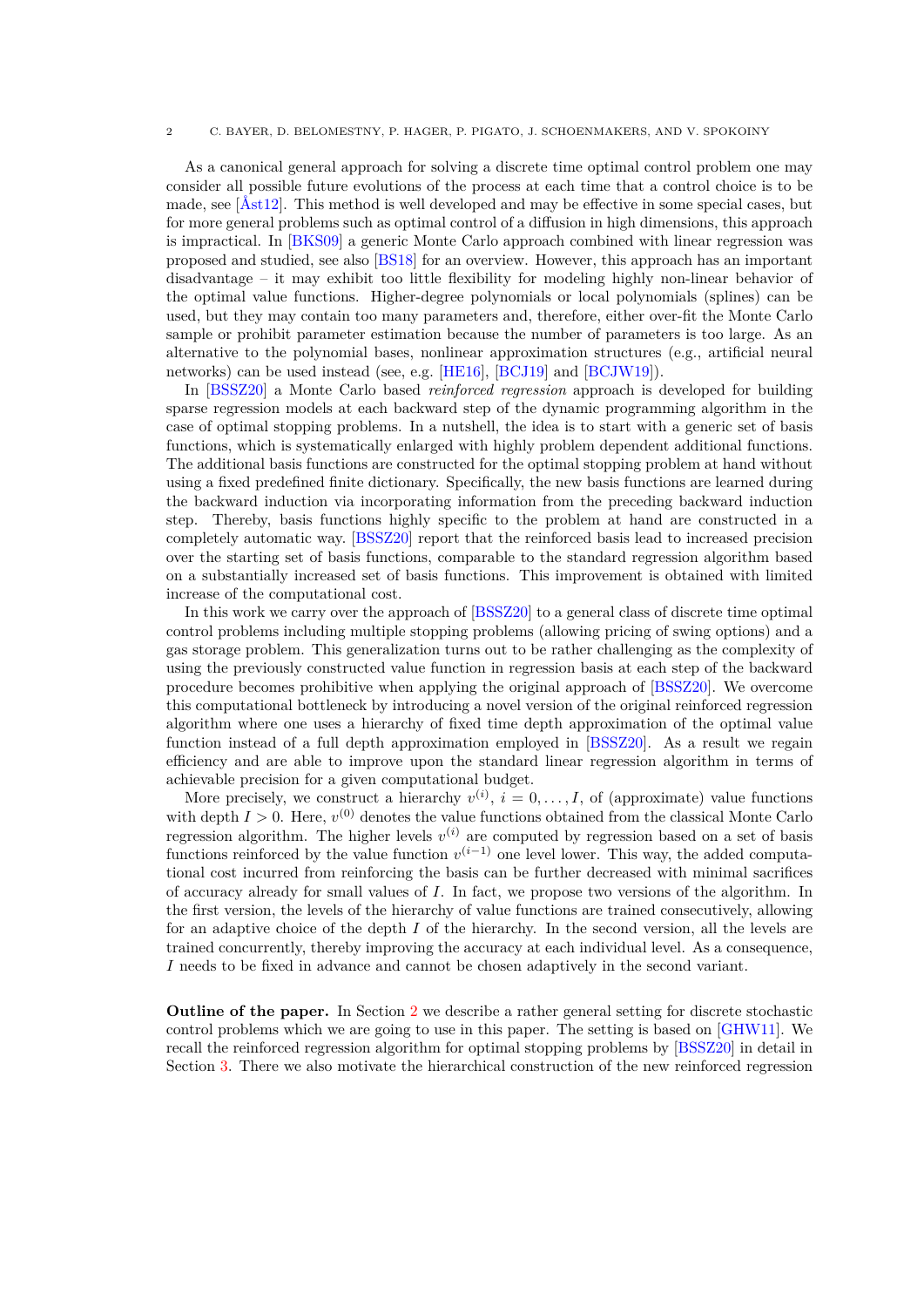algorithm as restricted to the optimal stopping problem. The full algorithm – including both variants – is introduced in Section [4.](#page-7-0) A detailed analysis of computational costs is provided in Section [5.](#page-9-0) The next Section [6](#page-12-0) provides a detailed convergence analysis for the standard and reinforced regression algorithms in the current setting. Extensive numerical examples including optimal stopping problems, multiple stopping problems and a gas storage optimization problem are provided in Section [7.](#page-15-0)

# 2. SETTING

<span id="page-2-0"></span>First, we present a proper setting for the construction and analysis of reinforced regression algorithms. The setting will be largely based on [\[GHW11\]](#page-23-10). We will consider stochastic control problems in discrete time with a finite action sets. We note that extensions to continuous action sets are certainly possible, but are left to future research.

We consider a filtration  $\mathcal{F}_j$ ,  $j = 0, \ldots, J$ , which is extended by  $\mathcal{F}_{-1} \coloneqq \{\emptyset, \Omega\}, \mathcal{F}_{J+1} \coloneqq \mathcal{F}_J$ for convenience. Let X be a Markov process with values in X adapted to  $(\mathcal{F}_i)_{i=0,\dots,J}$ . Note that we assume that the dynamics of the underlying process *X* does not depend on the control.

At time  $0 \leq j \leq J$  we are given a *control*  $Y_j$ , which is  $\mathcal{F}_{j-1}$ -measurable, and an  $\mathcal{F}_j$ -measurable *cash-flow*  $Z_j = H_j(a, Y_j, X_j)$  for some deterministic, measurable function  $H_j$ , where *a* is an *action* that we may choose at time  $j$  in some finite action space  $K$ . Note that cash-flows may be positive or negative. We assume that the control  $Y_i$  takes values in a finite set  $\mathcal{L}$ . For a given value of the control  $y \in \mathcal{L}$  and a given value x of the underlying process  $X_j$ , we are given a set of admissible actions

$$
(2.1) \t K_j(y,x) \subset \mathcal{K}, \quad j=0,\ldots,J.
$$

Finally, if we apply  $a \in K_i(Y_i, X_i)$ , then the control is updated by

(2.2) 
$$
Y_{j+1} := \varphi_{j+1}(a, Y_j), \quad \varphi_{j+1} : \mathcal{K} \times \mathcal{L} \to \mathcal{L}.
$$

Suppose that the control and the underlying state process take values  $Y_j$  and  $X_j$  at time  $0 \leq$ *j* ≤ *J*, respectively. For  $\mathbf{a} := (a_j, \ldots, a_J) \in \mathbb{K}^{J-j+1}$  and  $j \leq \ell \leq J-1$ , we define

(2.3) 
$$
Y_{\ell+1}(\mathbf{a};j,Y_j) := \varphi_{\ell+1}(a_{\ell},Y_{\ell}(\mathbf{a};j,Y_j)), \quad Y_j(\mathbf{a};j,Y_j) := Y_j,
$$

noting that  $Y_{\ell}(\mathbf{a}; j, Y_j)$  only depends on  $a_j, \ldots, a_{\ell-1}$ . Additionally, we define  $\mathbb{F}_{j,J}(\mathcal{K})$  to be the set of  $(\mathcal{F}_{\ell})_{\ell=j}^J$ -adapted processes taking values in K indexed by  $j, \ldots, J$ . Clearly, if  $\mathbf{A} := (A_{\ell})_{\ell=j}^J \in$  $\mathbb{F}_{j,J}(\mathcal{K})$  and  $Y_j \in \mathcal{F}_{j-1}$ , then the process  $Y_i(\mathbf{A};j,Y_j)$  is previsible. The set of *admissible strategies or admissible policies*  $A_j$  is defined as follows:

$$
(2.4) \qquad \mathcal{A}_j(Y_j, X_{\geq j}) \coloneqq \Big\{\mathbf{A} = (A_\ell)_{\ell=j}^J \in \mathbb{F}_{j,J}(\mathcal{K}) \Big\vert A_\ell \in K_\ell(Y_\ell(\mathbf{A};j,Y_j), X_\ell), \quad \ell = j,\ldots,J\Big\}.
$$

Now the central issue is the optimal control problem

(2.5) 
$$
V_j := \sup_{\mathbf{A}=(A_\ell)_{\ell=j}^J \in \mathcal{A}_j(Y_j, X_{\geq j})} \mathsf{E}_j\left[\sum_{\ell=j}^J H_\ell(A_\ell, Y_\ell(\mathbf{A}; j, Y_j), X_\ell)\right],
$$

at a generic time  $0 \leq j \leq J$ , where  $\mathsf{E}_j$  denotes the conditional expectation w.r.t.  $\mathcal{F}_j$ .

Taking advantage of the Markov property, we introduce the notation  $\mathcal{A}_j(y, x) := \mathcal{A}_j(y, X^x_{\geq j}),$ where  $X^{j,x}$  denotes the Markov process *X* conditioned on  $X_j = x$ , and is defined for  $j \leq \ell \leq J$ . We may then define the *value function* as

<span id="page-2-1"></span>(2.6) 
$$
v_j^*(y,x) := \sup_{\mathbf{A}=(A_\ell)_{\ell=j}^J \in \mathcal{A}_j(y,x)} \mathsf{E}\left[\sum_{\ell=j}^J H_\ell\left(A_\ell, Y_\ell(\mathbf{A};j,y), X_\ell^{j,x}\right)\right],
$$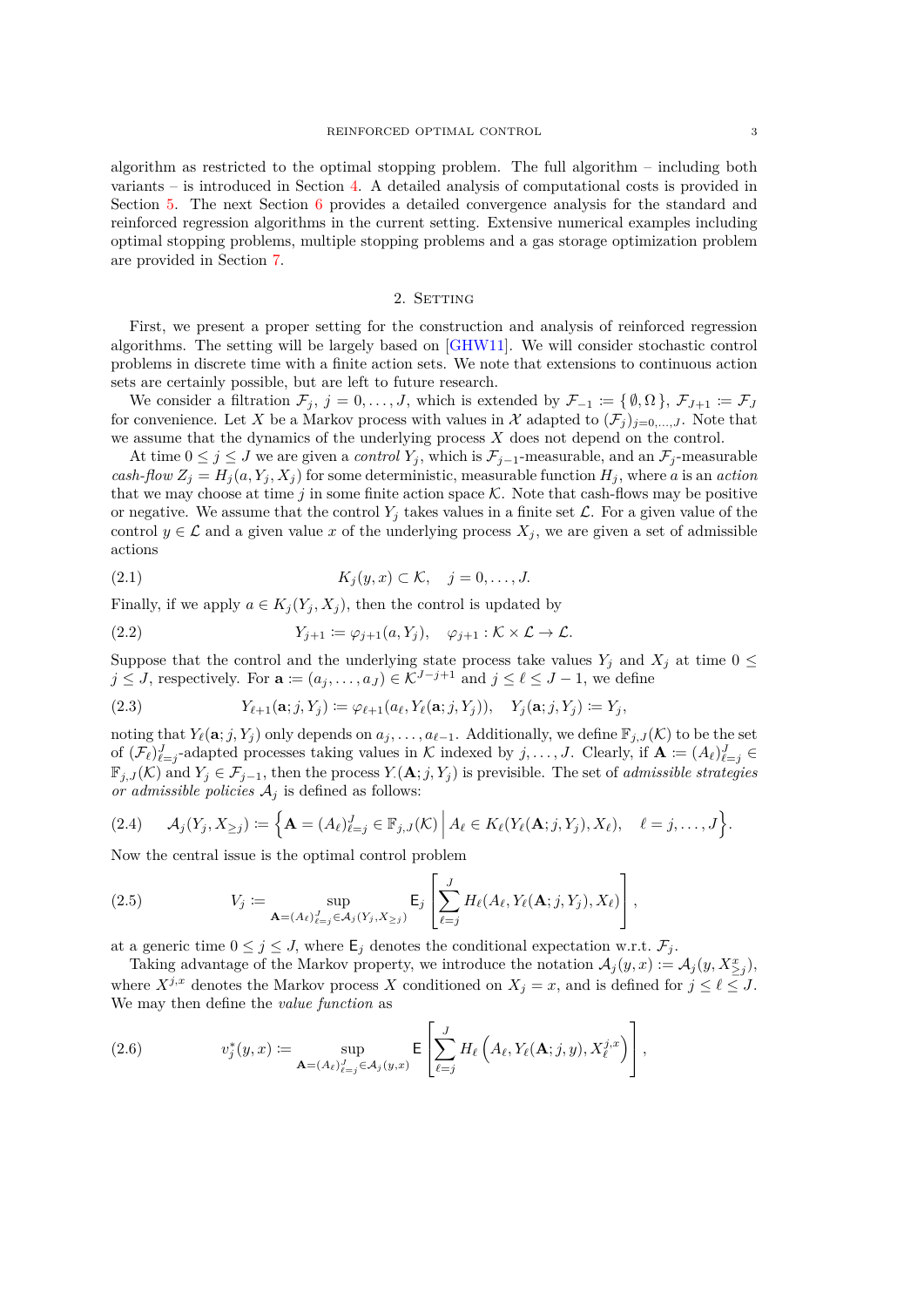which satisfies the *dynamic programming principle*:

<span id="page-3-2"></span>(2.7) 
$$
v_j^*(y,x) = \sup_{a \in K_j(y,x)} \left( H_j(a,y,x) + \mathsf{E}\left[v_{j+1}^*(\varphi_{j+1}(a,y), X_{j+1}^{j,x})\right] \right).
$$

for  $j = 0, ..., J$  (with  $v_{J+1}^*(y, x) \coloneqq 0$ ).

Let us now give a few examples for classical stopping and control problems which fall into the above setup.

<span id="page-3-1"></span>**Example 2.1.** For a single optimal stopping problem with payoff  $g_j \geq 0$  at time *j*, the set of possible control values is  $\mathcal{L} = \{0, 1\}$ , where a control state *y* denotes the number of remaining exercise opportunities. The action *a* takes the value 1 if we stop at the current time and 0 otherwise. Hence, we have

$$
K_j(y, x) = K(y) := \begin{cases} \{0, 1\}, & y = 1, \\ \{0\}, & y = 0, \end{cases}
$$

implying that  $K = \{0, 1\}$ . The cash-flow is defined by

 $H_i(a, y, x) := a q_i(x)$ ,

independent of the value of the control *y*. Finally, the update function of the control is defined by  $\varphi_{j+1}(a, y) \coloneqq \max(y - a, 0)$ . Note that the value function  $v_j^*(0, \cdot) \equiv 0$ , and, hence, the optimal stopping literature usually only considers  $(j, x) \mapsto v_j^*(1, x)$ .

<span id="page-3-3"></span>**Example 2.2.** Let us now suppose that we have a multiple stopping problem with  $L \in \mathbb{N}$ exercise rights. Again, the control state *y* signifies the remaining exercise opportunities, leading to  $\mathcal{L} = \{0, 1, \ldots, L\}$ . The admissible action set is now defined as

$$
K_j(y, x) = K(y) := \begin{cases} \{0, 1\}, & y \ge 1, \\ \{0\}, & y = 0. \end{cases}
$$

Again,  $K = \{0, 1\}$ . The cash-flow  $H_j$  and the update function  $\varphi_{j+1}$  are defined as in Example [2.1.](#page-3-1)

<span id="page-3-4"></span>**Example 2.3.** Consider a simple gas storage problem: given  $N \in \mathbb{N}$  and  $\Delta = 1/N$ , we assume that the volume of gas in a storage can only be increased and decreased by a fraction  $\Delta$  over a given time increment. Let the control *y* denote the status (fill level) of the storage at time *j*. Hence, we define  $\mathcal{L} := \{0, \Delta, 2\Delta, \ldots, 1\}$ . At time *j*, we may either sell  $\Delta$  (volume of gas; *a* = −1), buy  $\Delta$  (*a* = +1) – at the current market price  $X_j$  – or do nothing (*a* = 0). Hence, the admissible policy set is

$$
K_j(y) := \begin{cases} \{0,1\}, & y = 0, \\ \{-1,0,1\}, & \Delta \le y \le 1 - \Delta, \\ \{-1,0\}, & y = 1, \end{cases}
$$

with  $\mathcal{K} = \{-1, 0, 1\}$ , while the cash-flow is given by

$$
H_j(a, y, x) \coloneqq -a\Delta x.
$$

The update function in given by  $\varphi_{j+1}(a, y) := ((y + a\Delta) \wedge 1) \vee 0$ .

# 3. Reinforced regression for optimal stopping

<span id="page-3-0"></span>In this section, we recall the standard regression algorithm as well as the reinforced regression algorithm introduced in [\[BSSZ20\]](#page-23-9) for optimal stopping problems. We will point out the drawbacks of the latter algorithm for more general control problems, and propose and motivate several modifications. However, for the purpose of a clear illustration, we will restrict ourselves in this section to the optimal stopping case.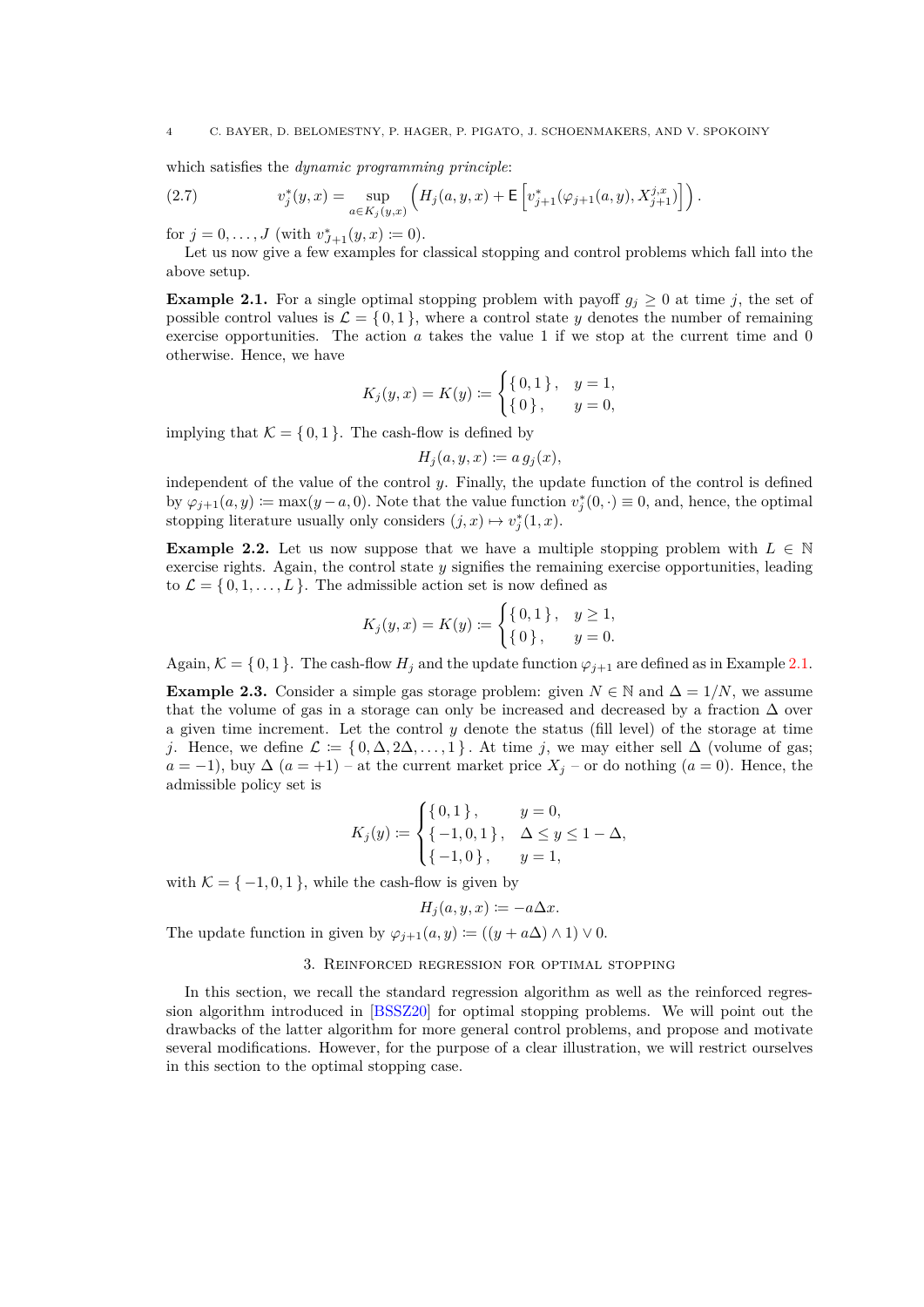Let us recall the optimal stopping setup from Example [2.1](#page-3-1) and denote by  $v_j^*(x)$  the value function at  $j \in \{0, ..., J\}$  evaluated in  $x \in \mathbb{R}^d$  and  $y = 1$ . Further recall that the dynamic programming principle is given by

$$
v_j^*(x) = \max(g_j(x), c_j^*(x)), 0 \le j \le J-1, v_j^*(x) = g_j(x), x \in \mathbb{R}^d
$$

where the continuation function is given by  $c_j^*(x) = \mathsf{E}_j[v_{j+1}^*(X_{j+1}^{j,x})]$ . For a set of basis function  $\{\psi_1, ..., \psi_K\}$  with  $\psi_i : \mathbb{R}^d \to \mathbb{R}$  and sample trajectories  $(X_j^{(m)})_{0 \le j \le J, 1 \le m \le M}$  from the underlying Markov chain, the regression method due to Tsitsiklis-van Roy [\[TVR01\]](#page-23-11), which we will refer to as the *standard regression method*, inductively constructs an approximation  $v = (v_j)_{j=0,\dots,J}$  to the value function  $v^*$  as follows: For  $j = J$  initialize  $v_J = g_J$ . For  $j \in \{J-1, ..., 0\}$  set

<span id="page-4-1"></span>(3.1) 
$$
v_j(x) := \max(g_j(x), c_j(x)), \quad c_j(x) = \sum_{k=1}^K \gamma_{j,k} \psi_k(x),
$$

where the regression coefficients are given by the solution to the least squares problem

<span id="page-4-2"></span>(3.2) 
$$
\gamma_{j,1}, \dots, \gamma_{j,K} := \underset{\gamma_1, \dots, \gamma_K}{\arg \min} \sum_{m=1}^M \left| v_{j+1}(X_{j+1}^{(m)}) - \sum_{k=1}^K \gamma_k \psi_k(X_j^{(m)}) \right|^2.
$$

<span id="page-4-0"></span>The procedure is illustrated in Figure [1.](#page-4-0) Note that the costs of this algorithm are of the order  $M \cdot J \cdot K^2$  (see, e.g., [\[BSSZ20\]](#page-23-9) or Section [5\)](#page-9-0).



Figure 1. Illustration of standard regression approach due to Tsitsiklis-van Roy [\[TVR01\]](#page-23-11). The straight lines indicate the dependencies in the evaluation of  $c_j$  and  $v_j$  in [\(3.1\)](#page-4-1). The dashed arrows start from the regression data  $v_{j+1}$  and symbolize the regression procedure [\(3.2\)](#page-4-2).

One problem of the standard regression algorithm is that its performance strongly depends on the choice of basis functions. Indeed, while standard classes such as polynomials or splines usually form the backbone of the construction of basis functions, practitioners usually add customized basis functions, for instance the payoff function  $g_j$  and some functionals applied to it.

As a more systematic approach, the authors of [\[BSSZ20\]](#page-23-9) proposed a *reinforced regression algorithm*. In this procedure the regression basis at each step of the backward induction is reinforced with the approximate value function from the previous step of the induction. The approximate continuation function at  $j \in \{0, ..., J-1\}$  is then given by

$$
c_j(x) := \sum_{k=1}^K \gamma_{j,k} \psi_k(x) + \gamma_{j,K+1} v_{j+1}(x),
$$

where the regression coefficient are the solution to the least squares problem

$$
\gamma_{j,1}, \dots, \gamma_{j,K+1} := \underset{\gamma_1, \dots, \gamma_{K+1}}{\arg \min} \sum_{m=1}^{M} \left| v_{j+1}(X_{j+1}^{(m)}) - \sum_{k=1}^{K} \gamma_k \psi_k(X_j^{(m)}) - \gamma_{K+1} v_{j+1}(X_j^{(m)}) \right|^2.
$$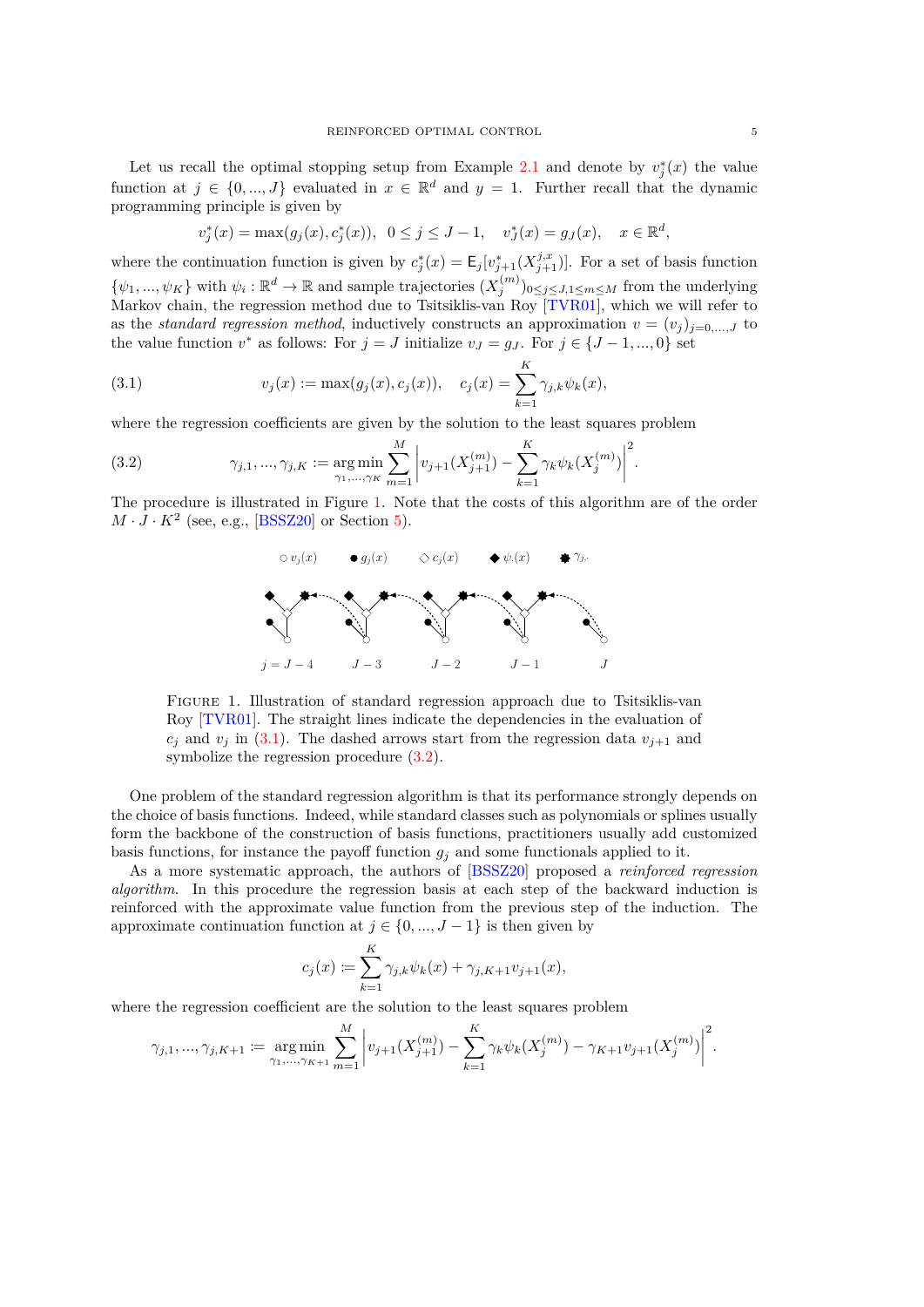<span id="page-5-0"></span>Note that this procedure induces a recursion whenever an approximate value function is evaluated: in order to evaluate  $v_j(x)$  we need to evaluate  $c_j(x)$ , which in turn requires an evaluation of  $v_{j+1}(x)$  and so forth, until  $v_{J}(x) = g_{J}(x)$  terminates the recursion. Figure [2](#page-5-0) illustrates this procedure. The costs of the reinforced regression method are proportional to  $M \cdot J \cdot K^2 + M \cdot J^2 \cdot K$ (see [\[BSSZ20\]](#page-23-9)).



FIGURE 2. Illustration of the reinforced regression approach. Evaluation of  $v_j$ in the reinforced regression algorithm leads to a recursion with  $J - j$  steps.

Despite the increased computational cost compared to the standard regression algorithm with the same set of basis functions  $\psi_1, \ldots, \psi_K$ , the reinforced regression algorithm can improve the overall computational cost for a fixed error tolerance drastically. As a rule of thumb, [\[BSSZ20\]](#page-23-9) report that the reinforced regression algorithm with a standard basis consisting of polynomials of a given degree leads to similar accuracy as the standard regression algorithm based on polynomials of one degree higher. In particular, the reinforced regression algorithm already outperforms the standard regression algorithm for small dimensions  $d > 1$ , as long as the number *J* of time-steps is not too large.

is certainly possible. The main difference to the optimal stopping problem is that for fixed time  $j$ A direct generalization of the reinforced regression algorithm to more general control problems we have to choose from many potential candidates to reinforce with, namely any  $v_{j+1}(y, \cdot)$ ,  $y \in \mathcal{L}$ is a candidate. Additionally, the dynamic programming principle [\(2.7\)](#page-3-2) now entails a possibly non-trivial optimization problem in terms of the policy *a*. Especially the second point makes the recursion at the heart of the reinforced regression algorithm untenable for general control problems.

One solutions immediately comes to mind: If performing the recursion all the way to terminal time *J* is too costly, why not truncate at a certain recursion depth? This idea is, in principle, sound, and is the basis of the adaptations suggested below. However, some care is needed in the implementation of this idea. Indeed, if "truncation" simply were to mean "replace the reinforcing basis functions by 0 after a certain truncation step", this would introduce a structural error in the procedure, as regression coefficients formerly computed in the presence of these basis functions would suddenly be incorrect. Instead, we propose to compute a *hierarchy* of reinforced regression solutions, corresponding to different "cut-off depths" of the recursion. This way, we can make sure that the coefficients are always consistent, that is, an error as mentioned above can be avoided. We introduce two versions, which both adhere to the same general idea, but differ in an important implementation detail.

The *hierarchical reinforced regression algorithm A* iteratively constructs approximations  $(v^{(i)})_{i=0,1,...}$ to the true value function as follows: For  $i = 0$  we construct  $(v_j^{(0)})_{0 \leq j \leq J}$  using the standard regression method described above. Then for any  $i \geq 1$ , given that  $v^{(l)}$  is already constructed for  $0 \leq l \leq i-1$ , define  $v^{(i)}$  with the usual backwards induction, where the regression basis at step  $j \in \{J-1, ..., 0\}$  is reinforced with  $v_j^{(i-1)}$ . The approximate continuation function of the *i*<sup>th</sup>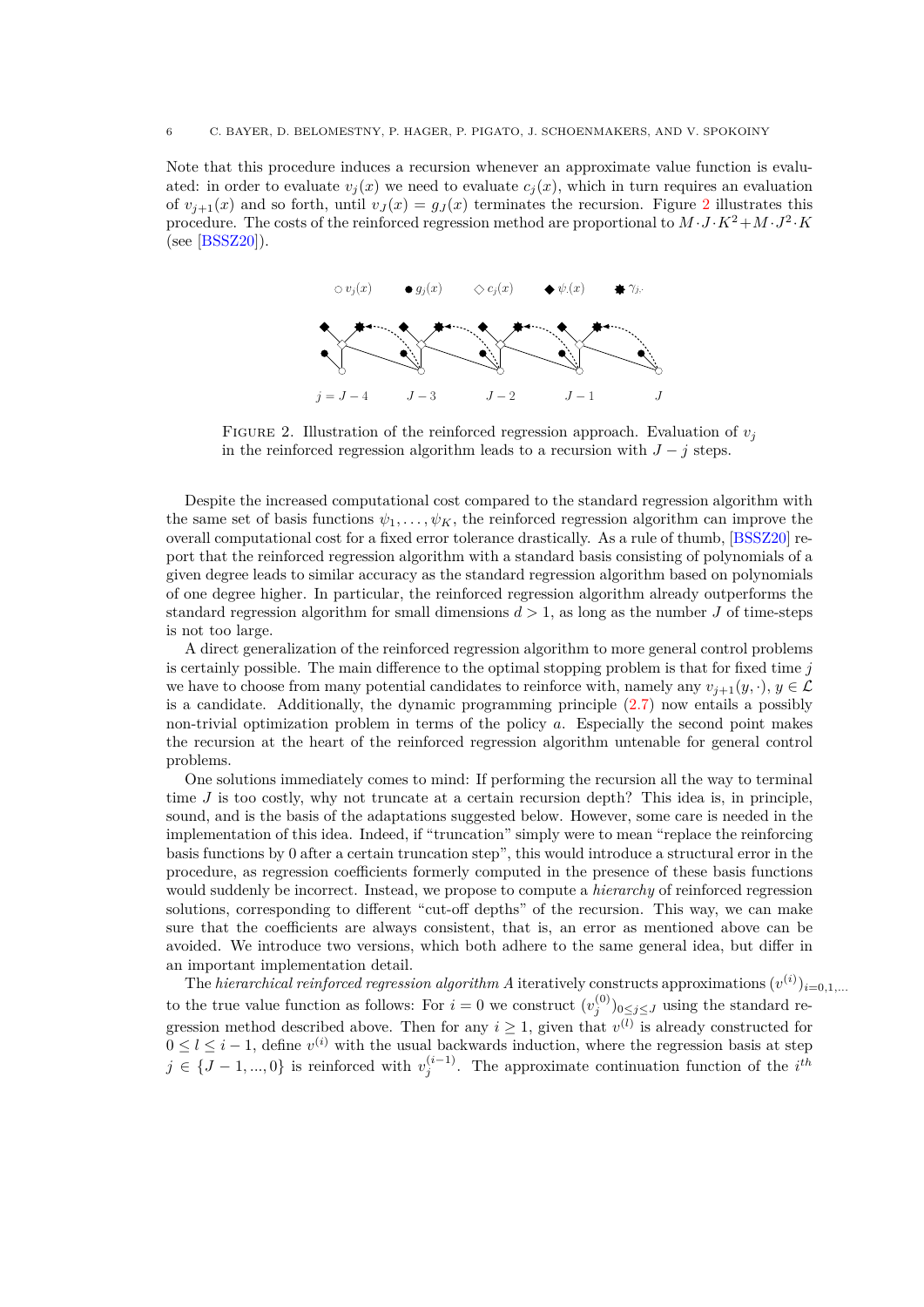iteration is given by

<span id="page-6-1"></span>(3.3) 
$$
c_j^{(i)}(x) := \sum_{k=1}^K \gamma_{j,k}^{(i)} \psi_k(x) + \gamma_{j,K+1}^{(i)} v_{j+1}^{(i-1)}(x),
$$

where the regression coefficients are the solutions to the least squares problem

$$
\gamma_{j,1}^{(i)},...,\gamma_{j,K+1}^{(i)} := \underset{\gamma_1,...,\gamma_{K+1}}{\arg\min} \sum_{m=1}^M \left| v_{j+1}^{(i)}(X_{j+1}^{(m)}) - \sum_{k=1}^K \gamma_k \psi_k(X_j^{(m)}) - \gamma_{K+1} v_{j+1}^{(i-1)}(X_j^{(m)}) \right|^2.
$$

The procedure may be stopped after a fixed number of iterations, or using an adaptive criterion. An illustration of the method can be found in Figure [3.](#page-6-0) Note that the recursion that is started when evaluating  $v_j^{(i)}(x)$  always terminates after at most *i* steps in the evaluation of  $v_{j+i}^{(0)}(x)$  for  $i \leq J - j$  or in  $v_J^{(i-J-j)}$  $J^{(i-J-j)}(x) = g_J(x)$  for  $J - j \leq i$ .

<span id="page-6-0"></span>

Figure 3. Illustration of the hierarchical reinforced regression algorithm A, for three iterations. In the lower right part of the diagram, the vertical lines indicate the equality  $v_j^{(i)} \equiv v_j^{(l)}$  for  $J - j \leq i$ .

For a fixed number of iterations  $i = \{0, ..., I\}$  we can modify the structure of the previous method so that the primary iteration is the backwards induction over  $j = \{J, J - 1, ..., 0\}$  and the secondary iteration is over  $i = \{0, ..., I\}$ . In this case we can further modify the algorithm by using  $v_{j+1}^{(I)}$  as the regression target for the continuation functions  $c_j^{(i)}$  for all  $i \in \{0, ..., I\}$ . We name the resulting algorithm the *hierarchical reinforced regression algorithm B*. The approximate continuation function at step  $j$  and iteration  $i$  is then still given by  $(3.3)$  and the least squares problem is given by

$$
\gamma_{j,1}^{(i)}, \dots, \gamma_{j,K+1}^{(i)} := \underset{\gamma_1, \dots, \gamma_{K+1}}{\arg \min} \sum_{m=1}^{M} \left| v_{j+1}^{(I)}(X_{j+1}^{(m)}) - \sum_{k=1}^{K} \gamma_k \psi_k(X_j^{(m)}) - \gamma_{K+1} v_{j+1}^{(i-1)}(X_j^{(m)}) \right|^2.
$$

Also in this algorithm, the recursion that is started when evaluating  $v_j^{(I)}$  stops after at most *I* steps. The costs of the algorithm are discussed in Section [5.](#page-9-0)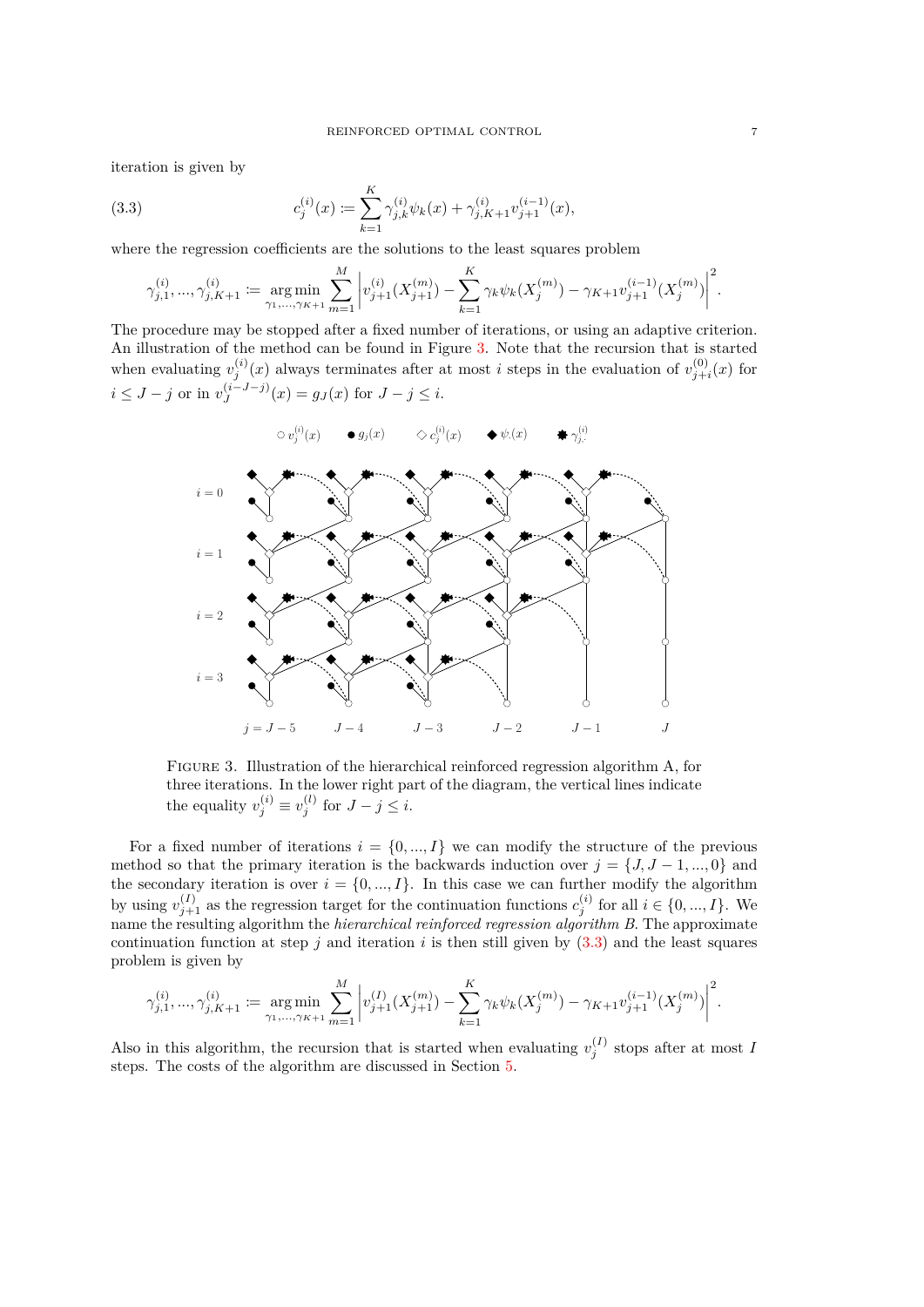## 4. Iterated reinforced regression for optimal control

<span id="page-7-0"></span>Following the ideas and motivations of Section [3](#page-3-0) we now present hierarchical reinforced regression algorithms for optimal control based on the Bellman equation  $(2.7)$ . The algorithms are based on *M* sample trajectories  $(X_j^{(m)})_{j=0,\ldots,J,m=1,\ldots,M}$  from the underlying Markov chain *X*. and some initial set  $\{\psi_1, ..., \psi_K\}$  of basis functions  $\psi_i : \mathbb{R}^d \to \mathbb{R}$ . For each  $y \in \mathcal{L}$  we will define a subset  $\mathcal{L}^y \subset \mathcal{L}$  of cardinality  $R^y := |\mathcal{L}^y|$  and reinforce the basis  $\{\psi_1, \ldots, \psi_K\}$  by  $\{v_{j+1}(z, \cdot)|z \in \mathcal{L}^y\}$ . The respective algorithms iteratively construct sequences of approximations to the value function

$$
v^{(i)} = (v_j^{(i)})_{j=0,\dots,J} \quad \text{with} \quad v_j^{(i)} : \mathcal{L} \times \mathbb{R}^d \to \mathbb{R},
$$

for  $i = \{0, 1, ...\}$  until the iteration is terminated.

4.1. **Hierarchical reinforced regression algorithm A.** For  $i = 0$  construct  $v^{(0)}$  using the standard regression method inductively as follows: At the terminal time *J* initialize  $v_I^{(0)}$  $v_J^{(0)} \coloneqq v_J$ where

<span id="page-7-2"></span>(4.1) 
$$
v_J(y,x) = \max_{a \in K_J(y,x)} H_J(a,y,x), \text{ for all } y \in \mathcal{L}, x \in \mathbb{R}^d.
$$

For a  $j \in \{0, ..., J - 1\}$ , assume that  $v_l^{(0)}$  $l_l^{(0)}$  is already constructed for all  $l \in \{j+1, ..., J\}$ . Then for each  $y \in \mathcal{L}$  define the regression coefficients by solving the following least squares problem

(4.2) 
$$
\gamma_{j,1}^{(0),y}, \ldots, \gamma_{j,K}^{(0),y} := \underset{\gamma_1,\ldots,\gamma_K}{\arg \min} \sum_{m=1}^M \left| v_{j+1}^{(0)}(y,X_{j+1}^{(m)}) - \sum_{k=1}^K \gamma_k \psi_k(X_j^{(m)}) \right|^2.
$$

Next define the continuation function by

<span id="page-7-3"></span>(4.3) 
$$
c_j^{(0)}(y,x) := \sum_{k=1}^K \gamma_{j,k}^{(0),y} \psi_k(x), \text{ for all } y \in \mathcal{L}, x \in \mathbb{R}^d
$$

and the approximate value function  $v_j^{(0)}$  through the dynamic programming principle

(4.4) 
$$
v_j^{(0)}(y,x) := \max_{a \in K_j(y,x)} \left( H_j(a,y,x) + c_j^{(0)}(\varphi_j(a,y),x) \right) \text{ for all } y \in \mathcal{L}, x \in \mathbb{R}^d.
$$

Given the approximation  $v^{(i)}$  for some  $i \geq 0$  we construct a new approximation  $v^{(i+1)}$  using reinforced regression inductively as follows: Initialize at the terminal time  $v_I^{(i+1)}$  $y_J^{(i+1)} \coloneqq v_J$ . For *j* ∈ {0, ..., *J* − 1} assume that  $v_l^{(i+1)}$  $l_l^{(i+1)}$  is already constructed for  $l \in \{j+1, ..., J\}$ . Then for each  $y \in \mathcal{L}$  define the regression coefficients by solving the following least squares problem

<span id="page-7-1"></span>(4.5) 
$$
\gamma_{j,1}^{(i+1),y}, \dots, \gamma_{j,K+R^y}^{(i+1),y} := \underset{\gamma_1, \dots, \gamma_{K+R^y}}{\arg \min} \sum_{m=1}^M \left| v_{j+1}^{(i+1)}(y, X_{j+1}^{(m)}) - \sum_{k=1}^K \gamma_k \psi_k(X_j^{(m)}) - \sum_{k=1}^{R^y} \gamma_{K+k} v_{j+1}^{(i)}(y_k, X_j^{(m)}) \right|^2,
$$

where  $\{y_k\}_{k=1,\ldots,R^y} = \mathcal{L}^y$ , and define the continuation function  $c_j^{(i+1)}$  by

<span id="page-7-4"></span>(4.6) 
$$
c_j^{(i+1)}(y,x) \coloneqq \sum_{k=1}^K \gamma_{j,k}^{(i+1),y} \psi_k(x) + \sum_{k=1}^{R^y} \gamma_{j,K+k}^{(i+1),y} v_{j+1}^{(i)}(y_k,x),
$$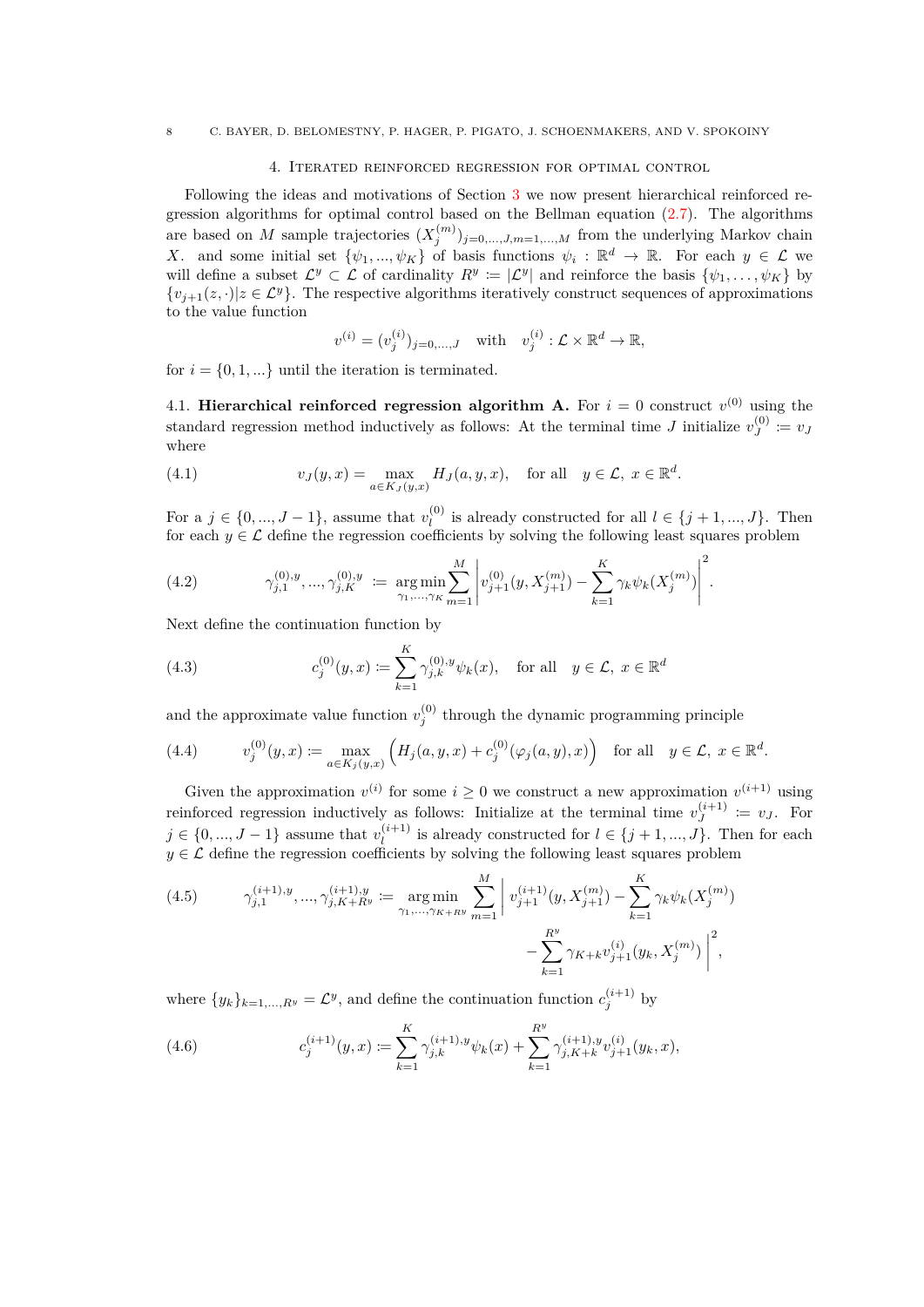for all  $y \in \mathcal{L}$  and  $x \in \mathbb{R}^d$ . Finally define the approximation  $v_j^{(i+1)}$  through the dynamic programming principle by

<span id="page-8-0"></span>(4.7) 
$$
v_j^{(i+1)}(y,x) := \max_{a \in K_j(y,x)} \left( H_j(a,y,x) + c_j^{(i+1)}(\varphi_j(a,y),x) \right),
$$

for all  $y \in \mathcal{L}$  and  $x \in \mathbb{R}^d$ .

The iteration over  $i \in \{0, 1, ...\}$  can be terminated after  $I \in \mathbb{N}$  steps, yielding  $v^{(I)}$  as an approximation to the true value function. Alternatively one can introduce an adaptive termination criterion, for example by comparing the relative change in the error of the least squares problem [\(4.5\)](#page-7-1), terminating after the change falls under a given threshold.

**Remark 4.1.** Recall that in the initialization we have  $v_J^{(i)} = v_J^{(0)}$  $J_J^{(0)}$  for all  $i \in \{1, ..., I\}$ . It then follows inductively that

<span id="page-8-1"></span>(4.8) 
$$
v_j^{(i)} \equiv v_j^{(l)}, \quad \text{for all} \quad J - j \le i \le I, \quad l \ge i.
$$

This identity can be used to reduce the costs of the algorithm, since the regression problem only needs to be solved for all  $(j, i)$  with  $0 \leq j \leq J - 1$  and  $0 \leq i \leq (J - j) \wedge I$ .

<span id="page-8-5"></span>**Remark 4.2.** More general or other forms of reinforced basis functions are certainly possible. The essential point is that they are based on the regression result from the preceding step in the backwards induction and the preceding iteration. Our specific choice may be seen as a natural primal choice. We left flexibility in the choice of the sets  $\mathcal{L}^y$ , for which depending on the cardinality of the set L, possible choices are the trivial  $\mathcal{L}^y = \mathcal{L}$  and  $\mathcal{L}^y = \{y\}$ , or  $\mathcal{L}^y = \mathcal{L}'$ for some set  $\mathcal{L}'$  independent of *y*, or more elaborately  $\mathcal{L}_j^y = \{ \varphi(a, y) \mid a \in K_j(y, x_j) \}$  for some  $x_j \in \mathbb{R}^d$ . Note that the use of a step dependent set  $\mathcal{L}^y_j$  in the above method is straightforward.

<span id="page-8-2"></span>4.2. **Hierarchical reinforced regression algorithm B.** Fix a number of iterations  $I \in \mathbb{N}$  and initialize the approximate value functions at the terminal time by  $v_J^{(i)} \equiv v_J$  for all  $i \in \{0, ..., I\}$ , where  $v<sub>J</sub>$  is given by [\(4.1\)](#page-7-2). The approximate value functions at times previous to  $J$  are defined inductively as follows:

Let  $j \in \{0, ..., J - 1\}$  and assume that  $v_l^{(i)}$  $l_l^{(i)}$  is already defined for all  $l \in \{j+1, ..., J\}$  and  $i \in \{0, ..., I\}$ . For  $i = 0$  and each  $y \in \mathcal{L}$  determine the coefficients for the regression basis by solving the least squares problem

<span id="page-8-3"></span>(4.9) 
$$
\gamma_{j,1}^{(0),y}, \ldots, \gamma_{j,K}^{(0),y} := \underset{\gamma_1, \ldots, \gamma_K}{\arg \min} \sum_{m=1}^{M} \left| v_{j+1}^{(I)}(y, X_{j+1}^{(m)}) - \sum_{k=1}^{K} \gamma_k \psi_k(X_j^{(m)}) \right|^2
$$

and define the approximate continuation function  $c^{(0)}$  by [\(4.3\)](#page-7-3). For  $i \in \{1, ..., I\}$  and each  $y \in \mathcal{L}$ determine the regression coefficients by solving the least squares problem

<span id="page-8-4"></span>
$$
(4.10) \quad \gamma_{j,1}^{(i),y}, \dots, \gamma_{j,K+R^y}^{(i),y} := \underset{\gamma_1, \dots, \gamma_{K+R^y}}{\arg \min} \sum_{m=1}^{M} \left| v_{j+1}^{(I)}(y, X_{j+1}^{(m)}) - \sum_{k=1}^{K} \gamma_k \psi_k(X_j^{(m)}) - \sum_{k=1}^{R^y} \gamma_{K+k} v_{j+1}^{(i-1)}(y_k, X_j^{(m)}) \right|^2,
$$

where  $\{y_k\}_{k=1,\dots,R}$   $y = \mathcal{L}^y$ , and define the continuation function  $c_j^{(i)}$  by [\(4.6\)](#page-7-4).

Finally, define the approximation to the value function  $v_j^{(i)}$  for all  $i = \{0, ..., I\}$  by [\(4.7\)](#page-8-0). After ending the backwards induction use  $(v_j^{(I)})_{j=0,\ldots,J}$  as an approximation to the true value function.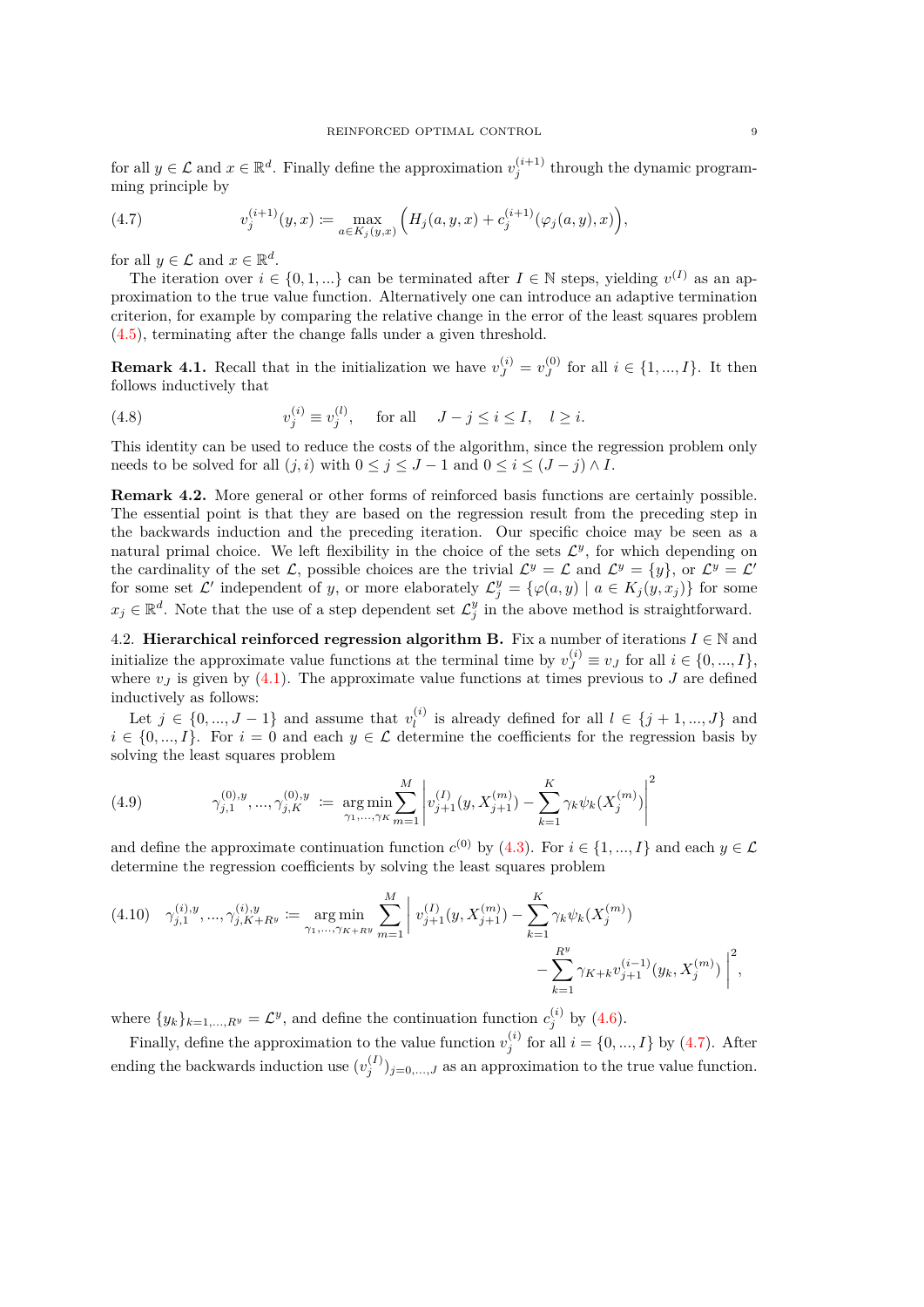**Remark 4.3.** Note that the identity  $(4.8)$  also holds for the above algorithm. Moreover, since we are only interested in  $v^{(I)}$ , we can discard the computation of  $c_j^{(i)}$  and  $v_j^{(i)}$  for all  $0 \le j + i \le I-1$ , since they do not contribute to the construction of  $v^{(I)}$ . The least squares problem then only needs to be solved for  $(j, i) \in \{0, ..., J-1\} \times \{0, ..., I\}$  with  $0 \leq j + i \leq I-1$  and  $0 \leq i \leq (J-j) \land I$ .

<span id="page-9-1"></span>**Remark 4.4.** Choosing the number of iterations  $I = J$  we then have from the previous remark that only the value functions on the diagonal  $j = i$  need to be constructed. In this case, denote  $v_j = v_j^{(j)}$ ,  $c_j = c_j^{(j)}$  etc., and observe that the least squares problem which is solved in each step  $j \in \{j-1, ..., 0\}$  of the backwards induction is given by

$$
\gamma_{j,1}^y,...,\gamma_{j,K+R^y}^y:=\underset{\gamma_1,...,\gamma_{K+1}}{\arg\min}\sum_{m=1}^M\bigg|\,v_{j+1}(y,X_{j+1}^{(m)})-\sum_{k=1}^K\gamma_k\psi_k(X_j^{(m)})-\sum_{k=1}^{R^y}\gamma_{K+k}v_{j+1}(y_k,X_j^{(m)})\,\bigg|^2.
$$

where  $\{y_k\}_{k=1,\dots,R}$   $y = \mathcal{L}^y$ . Hence, for  $I = J$  the above algorithm represents a direct extension of the *reinforced regression algorithm* in [\[BSSZ20\]](#page-23-9) from optimal stopping to optimal control problems.

## 5. Computational cost

<span id="page-9-0"></span>We study the computational work of the modified reinforced regression algorithm of Section [4.2.](#page-8-2) In what follows, the following operations are considered to be performed at *constant* cost:

- Multiplications, additions and other primitive operations at cost *c*∗;
- Simulation from the distribution of the Markov process  $X_i$  at cost  $c_X$ ;
- Evaluation of the standard basis functions  $\psi_i$  or of the payoff  $H_i$  at cost  $c_f$ ;
- We set  $R := \max_{y \in \mathcal{L}} R^y$ .
- The cost of evaluating other non-trivial, but known functions  $\varphi$  (think of the value function when all the required regression coefficients are already known) will be denoted by  $cost(\varphi)$ .

If an expression involves several such operations, then only the most expensive constant is reported. (E.g., evaluating a basis function and multiplying the value by a scalar constant is considered to incur a cost  $c_f$ .) We may also use constants *c* which do not depend on the specifics of the algorithm. We now go through the individual stages of the algorithm.

- (1) Simulating trajectories at cost  $\text{cost}_1 = c_X M(J+1)$ .
- (2) Computing the terminal value function as in [\(4.1\)](#page-7-2) at cost cost<sub>2</sub> =  $c_f |\mathcal{L}| |\mathcal{K}|$ .
- (3) For fixed  $0 \leq j \leq J-1$  and  $y \in \mathcal{L}$  set up the least squares problem [\(4.9\)](#page-8-3) at cost  $M\left(c_f K + \text{cost}\left(v_{j+1}^{(I)}\right)\right)$ .
- (4) For fixed  $0 \le j \le J 1$  and  $y \in \mathcal{L}$ , we solve the least squares problem [\(4.9\)](#page-8-3) at cost  $c_* M K^2$ . The total cost is  $\cos t_4 = c_* J M K^2 |\mathcal{L}|$ .
- (5) For fixed  $0 \le j \le J-1$ ,  $y \in \mathcal{L}$ , and  $1 \le i \le I$  set up the least squares problem [\(4.10\)](#page-8-4) at  $\text{cost } M\left(c_f K + \text{cost}\left(v_{j+1}^{(I)}\right) + R\text{cost}\left(v_{j+1}^{(i-1)}\right)\right).$
- (6) For fixed  $0 \leq j \leq J-1$ ,  $y \in \mathcal{L}$ , and  $1 \leq i \leq I$  solve the least squares problem [\(4.10\)](#page-8-4) at cost  $c_*M(K+R)^2$ , leading to a total cost of  $\text{cost}_6 = c_*M(K+R)^2J|\mathcal{L}|$ .

LIST 5.1. Stages of the algorithm

For simplicity of the presentation, we shall only consider the following scenario: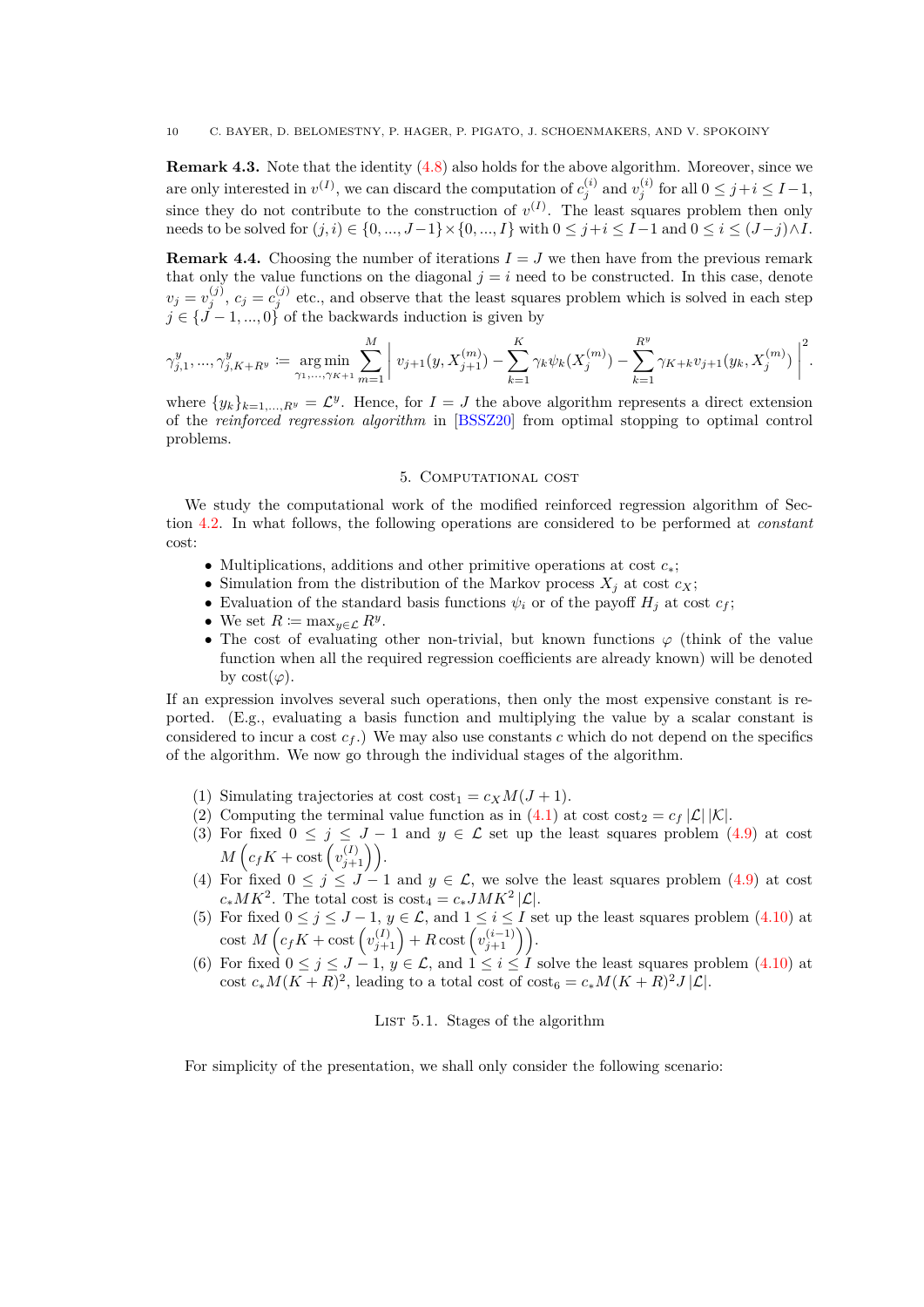**Assumption 5.1.** The total set of reinforced basis functions contains all available value functions, i.e.,  $\bigcup_{y \in \mathcal{L}} \mathcal{L}^y = \mathcal{L}$ .

For fixed  $0 \le i \le I$  and  $0 \le j \le J$  let

(5.1) 
$$
\mathbf{v}_j^{(i)} := \left(v_j^{(i)}(y, \cdot)\right)_{y \in \mathcal{L}}, \quad \mathbf{c}_j^{(i)} := \left(c_j^{(i)}(y, \cdot)\right)_{y \in \mathcal{L}}.
$$

The key step of the cost analysis is understanding the cost of evaluating the reinforced basis functions, which are, in turn, given in terms of reinforced basis functions at later time steps. We note that it is essential to analyze the cost of evaluating the full set of reinforced basis functions  $\mathbf{v}_j^{(i)}$  rather than individual ones  $v_j^{(i)}(y, \cdot)$ , as the latter method would show us an apparent explosion of basis functions as we increase time.<sup>[1](#page-10-0)</sup> By [\(4.7\)](#page-8-0), evaluating  $\mathbf{v}_j^{(i)}$  requires evaluating the payoff functions for all combinations of controls  $y \in \mathcal{L}$  and policies  $a \in \mathcal{K}$ , then evaluating  $\mathbf{c}_{j}^{(i)}$ , and taking the corresponding maxima. In total, this means

$$
\mathrm{cost}\left(\mathbf{v}_{j}^{(i)}\right) \leq |\mathcal{K}| |\mathcal{L}| \left(c_{f}+c_{*}\right) + \mathrm{cost}\left(\mathbf{c}_{j}^{(i)}\right).
$$

On the other hand, by [\(4.6\)](#page-7-4) evaluating  $\mathbf{c}_{j}^{(i)}$  requires *K* evaluations of standard basis functions, *K* | *L* | elementary operations for summing them, one evaluation of  $\mathbf{v}_{j+1}^{(i-1)}$ , and  $|\mathcal{L}|^2$  elementary operations for their summation. In total, this means that

$$
\mathrm{cost}\left(\mathbf{c}_{j}^{(i)}\right) \leq Kc_f + K\left|\mathcal{L}\right|c_* + \mathbb{1}_{i>0}\left(\left|\mathcal{L}\right|^2 c_* + \mathrm{cost}\left(\mathbf{v}_{j+1}^{(i-1)}\right)\right).
$$

This implies the cost estimate

(5.2) 
$$
\text{cost}\left(\mathbf{v}_{j}^{(i)}\right) \leq |\mathcal{K}| |\mathcal{L}| \left(c_f + c_*\right) + Kc_f + K|\mathcal{L}| c_* + 1_{i>0} \left(|\mathcal{L}|^2 c_* + \text{cost}\left(\mathbf{v}_{j+1}^{(i-1)}\right)\right).
$$

<span id="page-10-1"></span>**Lemma 5.2.** *The cost of evaluating*  $\mathbf{v}_j^{(i)}$ ,  $i = 0, \ldots, I$ ,  $j = 0, \ldots, J$  *can be bounded by* 

cost 
$$
(\mathbf{v}_j^{(i)}) \leq \begin{cases} (i+1) \left( |\mathcal{K}| |\mathcal{L}| (c_f + c_*) + K c_f + K |\mathcal{L}| c_*) + i |\mathcal{L}|^2 c_*, & j + i \leq J, \\ |\mathcal{L}| |\mathcal{K}| (c_f + c_*) + (J - j) \left( |\mathcal{K}| |\mathcal{L}| (c_f + c_*) + K c_f + (K + 1) |\mathcal{L}| c_* \right), & j + i > J. \end{cases}
$$

*Proof.* For  $a \coloneqq |\mathcal{K}| |\mathcal{L}| (c_f + c_*) + K c_f + K |\mathcal{L}| c_*,$  consider the cost recursion

$$
c(k+1) \le a + |\mathcal{L}| c_* c(k), \quad k \ge 0.
$$

Assuming that the recursion hits  $i = 0$  before  $j = J$ , i.e.,  $i + j \leq J$ , the cost  $c(k) := \text{cost}\left(\mathbf{v}_{i+1}^{(k)}\right)$  $\binom{k}{j+i-k}$ satisfies the recursion with  $c(0) \leq a$ , and, hence, we obtain

$$
c(k) \le (k+1)a + k |\mathcal{L}|^2 c_*.
$$

This gives the first expression in the statement of the lemma with  $k = i$ .

On the other hand, if  $i + j > J$ , we hit  $j = J$  before  $i = 0$ . In this case,  $c(k) :=$  $\cosh\left(\mathbf{v}_{I-k}^{(i+j-J+k)}\right)$  $\left(\frac{(i+j-J+k)}{J-k}\right)$  satisfies the same recursion, but with initial value  $c(0) \leq |\mathcal{L}| |\mathcal{K}| (c_f + c_*)$ . □

<span id="page-10-0"></span><sup>&</sup>lt;sup>1</sup>Suppose that each reinforced basis function  $v_j^{(i)}(y, \cdot)$  depends on two reinforced basis functions  $v_{j+1}^{(i-1)}(y', \cdot)$ and  $v_{j+1}^{(i-1)}(y'',\cdot)$ . If we follow this recursion for  $l \leq i$  steps, we arrive at a total set of  $2^l$  basis functions. The catch is that many, if not all, of these basis functions overlap with basis functions for other reinforced basis functions  $v_j^{(i)}(\tilde{y},\cdot).$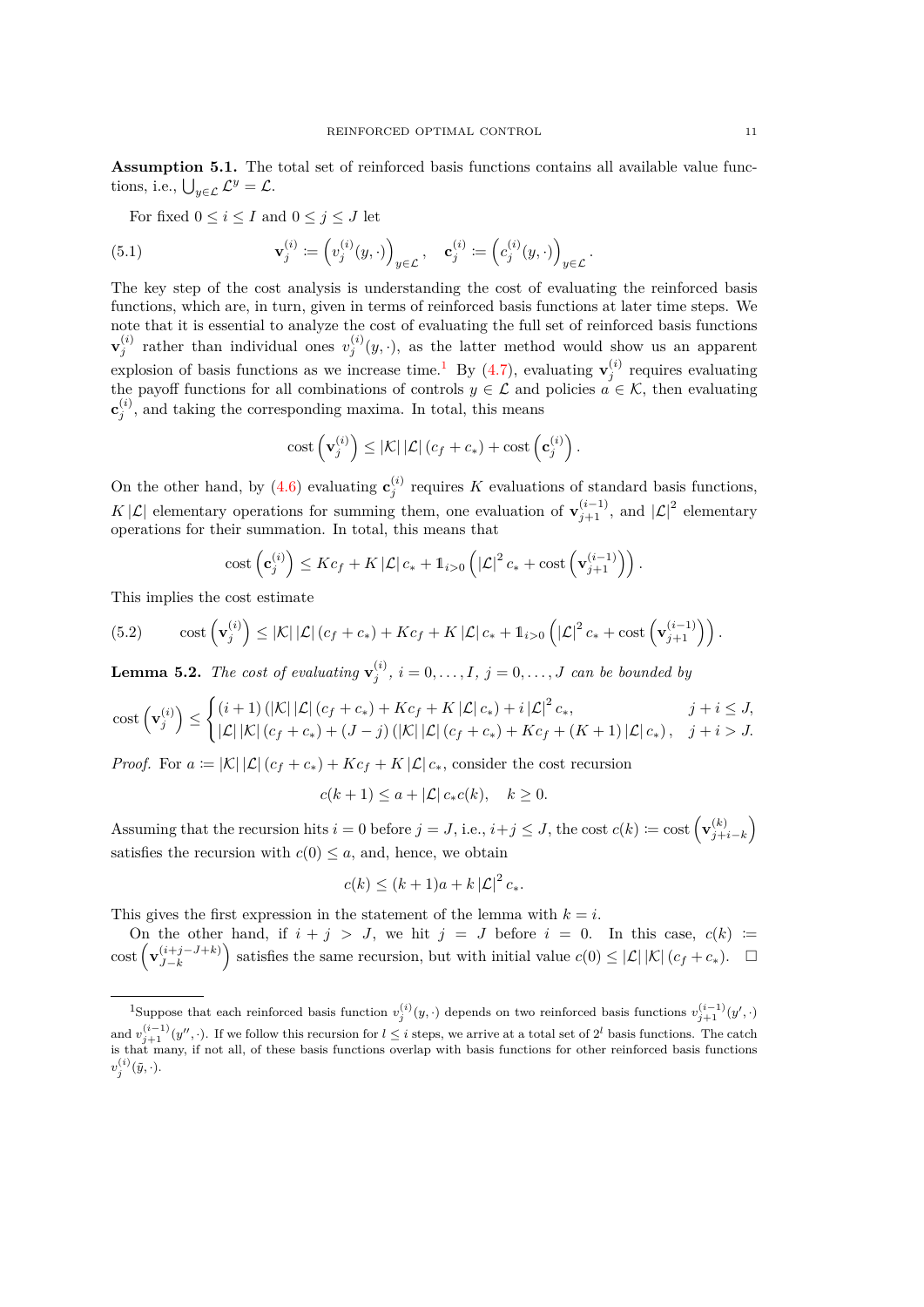In order to shorten notation, we introduce

$$
a := |K| |\mathcal{L}| (c_f + c_*) + Kc_f + K |\mathcal{L}| c_*,
$$
  
\n
$$
b := |\mathcal{L}|^2 c_*,
$$
  
\n
$$
d := |\mathcal{L}| |\mathcal{K}| (c_f + c_*),
$$
  
\n
$$
e := |K| |\mathcal{L}| (c_f + c_*) + Kc_f + (K + 1) |\mathcal{L}| c_*,
$$

so that the estimate of Lemma [5.2](#page-10-1) shortens to

cost 
$$
\left(\mathbf{v}_j^{(i)}\right) \le \begin{cases} (i+1)a + ib, & j+i \le J, \\ d + (J-j)e, & j+i > J. \end{cases}
$$

We next estimate the cost of setting up the regression problem  $(4.9)$ , which is proved similarly.

**Lemma 5.3.** *The cost of setting up the regression problem for*  $c_j^{(0)}(y, \cdot)$ ,  $j = 0, \ldots, J-1$ ,  $y \in \mathcal{L}$ , *can be bounded by*

cost<sub>3</sub> 
$$
\leq
$$
  $JMKc_f + M(J - I)((I + 1)a + Ib) + MId + \frac{1}{2}MI(I + 1)e$ .

The cost for setting up the least squares problem [\(4.10\)](#page-8-4) is computed in a similar way.

**Lemma 5.4.** *The cost of setting up the regression problem for*  $c_j^{(i)}(y, \cdot)$ ,  $i = 1, \ldots, I$ ,  $j =$ 0*,..., J* − 1*,*  $y \in \mathcal{L}$ *, can be bounded by* 

cost<sub>5</sub> 
$$
\leq
$$
  $JMKc_f + \frac{M}{2}I[(I + 1)a + (I - 1)b](J - I + 2) +$   
+  $\frac{M}{6}I[11a + 2b - 9d + 5e + I(I + 6)a + 3I(I + b) + 3I^2d + I(I + 6)e].$ 

*Proof.* A closer look at  $(4.10)$  reveals that the total cost of setting up all these least squares problems can be bounded by

<span id="page-11-0"></span>(5.3) 
$$
\cos t_5 \leq \sum_{j=0}^{J-1} M\left(Kc_f + \sum_{i=1}^{I} \cos t\left(\mathbf{v}_{j+1}^{(i-1)}\right)\right),
$$

taking into account that  $\mathbf{v}_{j+1}^{(I)}$  was already evaluated during the set-up of the least squares problem [\(4.9\)](#page-8-3) and, hence, does not need to be evaluated again. Using Lemma [5.2,](#page-10-1) we obtain

cost<sub>5</sub> 
$$
\leq
$$
  $JMKc_f + M \sum_{j=0}^{J-1} \left[ \sum_{i=0}^{(J-j)\wedge (I-1)} ((i+1)a + ib) + \sum_{i=1+(J-j)\wedge (I-1)}^{I-1} (d + (J-j-1)e) \right]$   
=  $JMKc_f + M \sum_{j=0}^{J-I+1} \left[ \sum_{i=0}^{I-1} ((i+1)a + ib) + \sum_{i=J-j+1}^{I-1} (d + (J-j-1)e) \right].$ 

Evaluating the double sums gives the estimate from the statement of the lemma.  $\Box$ 

Abandoning the difference between  $c_f$  and  $c_*$  using the trivial bounds  $\cos t_3 \leq \cos t \cos t_5$ ,  $\text{cost}_4 \leq \text{const} \cdot \text{cost}_6$ , we obtain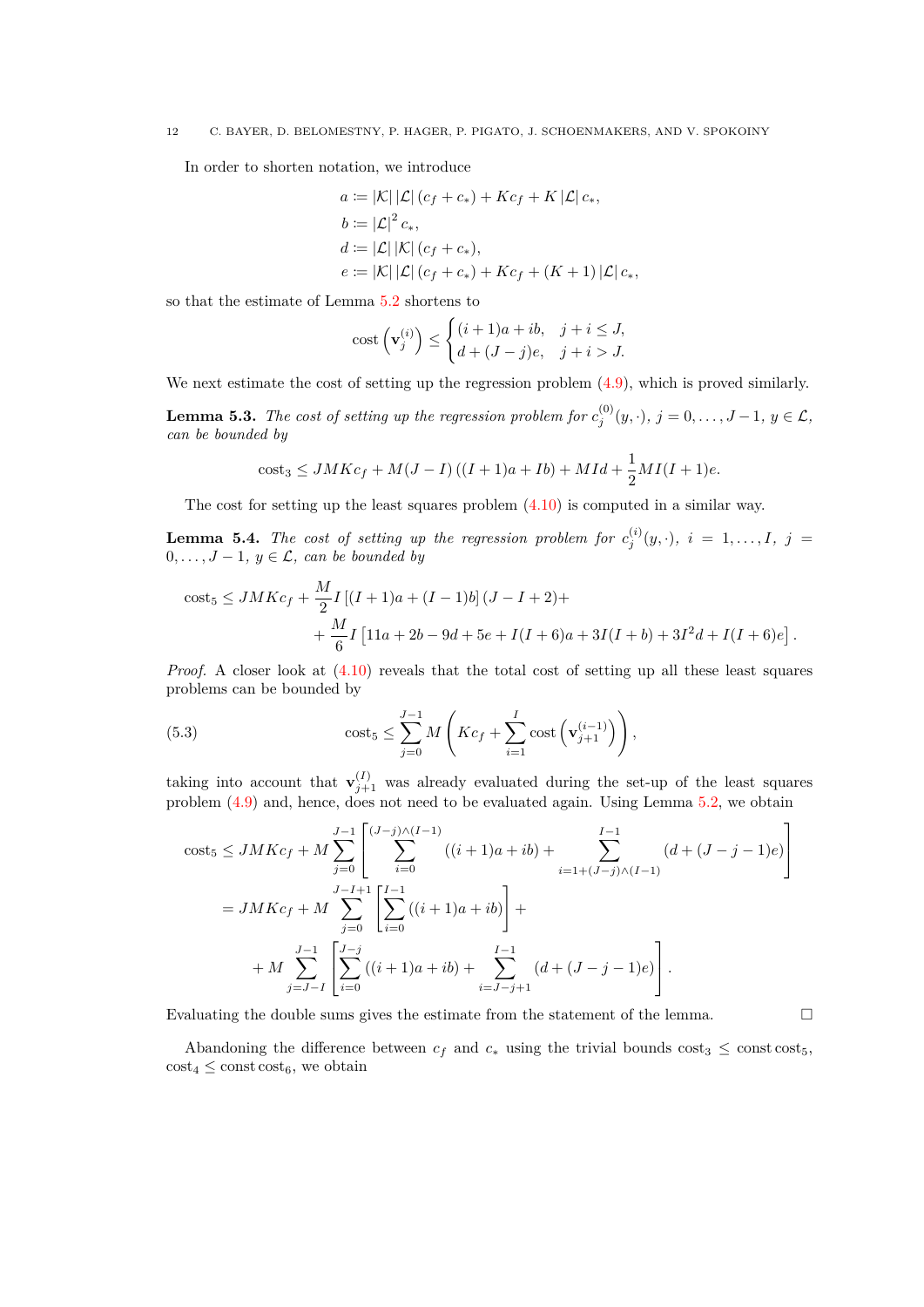**Theorem 5.5.** *The computational cost of the algorithm presented in Section [4.2](#page-8-2) can be bounded by*

cost 
$$
\leq
$$
 const  $MJ\left(c_X + I^2(K + |\mathcal{K}| + |\mathcal{L}|) |\mathcal{L}| + (K + R)^2 |\mathcal{L}|\right)$ ,

*where* const *is a positive number independent of*  $|K|$ *,*  $|L|$ *,*  $K$ *, J<sub></sub>, and I.* 

**Remark 5.6.** Recall that Remark [4.4](#page-9-1) introduced a significantly cheaper variant of algorithm B for the case  $I = J$ . It is easy to see that the computational cost of this variant is bounded by

$$
\mathrm{cost} \leq \mathrm{const} \, MJ \left( c_X + J(K + |\mathcal{K}| + |\mathcal{L}|) |\mathcal{L}| + (K + R)^2 |\mathcal{L}| \right),
$$

i.e., the total cost is proportional to  $J^2$  rather than  $J^3$ . Indeed, the main difference in the cost analysis as compared to the full modified algorithm is that [\(5.3\)](#page-11-0) can be replaced by

cost<sub>5</sub> 
$$
\leq \sum_{j=0}^{J-1} M\left(Kc_f + \text{cost}\left(\mathbf{v}_{j+1}^{(J-j-1)}\right)\right).
$$

Note that this essentially corresponds to the algorithm of [\[BSSZ20\]](#page-23-9) directly generalized to optimal control problems.

# 6. Convergence analysis

<span id="page-12-0"></span>In this section we analyze the convergence properties of the standard and reinforced regression algorithms introduced in the previous sections. For related convergence analysis in the case of optimal stopping problems we refer the interested reader to [\[Zan13\]](#page-24-0) and [\[BS20\]](#page-23-12), see also [\[BRS20\]](#page-23-13). Henceforth we assume that

(6.1) 
$$
\max_{j=0,\ldots,J} \sup_{y\in\mathcal{L}} \sup_{a\in\mathcal{K}} \sup_{x\in\mathcal{X}} |H_j(a,y,x)| \leq C_H,
$$

then all the value functions

$$
v_j^*(y,x) := \sup_{\mathbf{A} = (A_\ell)_{\ell=j}^J \in \mathcal{A}_j(y,x)} \mathsf{E}\left[\sum_{\ell=j}^J H_\ell\left(A_\ell, Y_\ell(\mathbf{A};j,y), X_\ell^{j,x}\right)\right]
$$

 $\mathbf{r}$ 

 $\mathbf{\overline{a}}$ 

are uniformly bounded by  $JC_H$ . Fix a sequence of spaces  $\Psi_j$ ,  $j = 0, \ldots, J$ , of functions defined on  $X$ . We stress that these spaces must not be linear at this point. Construct the corresponding sequence of estimates  $(v_{j,M}(y, x))_{j=0}^J$  via

<span id="page-12-1"></span>(6.2) 
$$
v_{J,M}(y,x) = \sup_{a \in K_j(y,x)} H_J(a,y,x) \text{ and}
$$

$$
v_{j,M}(y,x) = \sup_{a \in K_j(y,x)} (H_j(a,y,x) + T_W \mathcal{P}_{j,M}[v_{j+1,M}](\varphi_{j+1}(a,y),x)), \quad j < J,
$$

where  $\mathcal{P}_{j,M}[g](z,x)$  stands for the empirical projection of the conditional expectation  $\mathsf{E}[g(z,X^{j,x}_{j+1})]$ on  $\Psi_j$ , based on a sample

(6.3) 
$$
\mathcal{D}_{M,j} = \left\{ (X_j^{(m)}, X_{j+1}^{(m)}), \quad m = 1, ..., M \right\}
$$

from the joint distribution of  $(X_i, X_{i+1})$ , that is,

<span id="page-12-2"></span>
$$
\mathcal{P}_{j,M}[g](z,\cdot) \in \arg \inf_{\psi \in \Psi_j} \sum_{m=1}^M \left[ \left| g(z, X_{j+1}^{(m)}) - \psi(X_j^{(m)}) \right|^2 \right].
$$

In [\(6.2\)](#page-12-1)  $T_W$  is a truncation operator at level  $W = JC_H$  defined by

$$
T_W f(x) = \begin{cases} f(x), & |f(x)| \le W, \\ W \text{sign}(f(x)), & \text{otherwise.} \end{cases}
$$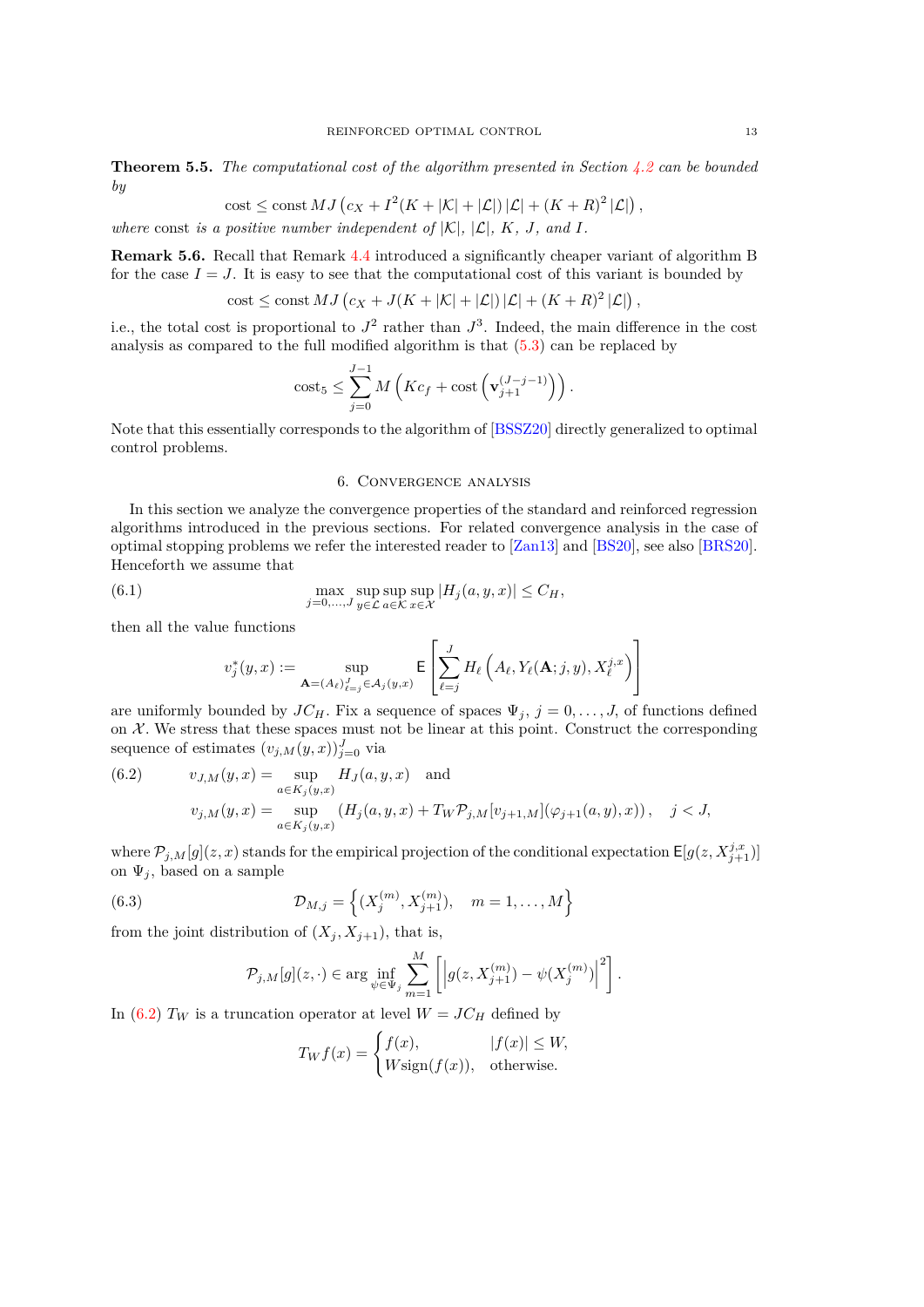Due to Theorem 11.5 in [\[GKKW02\]](#page-23-14), one has for all *g* with  $||g||_{\infty} \leq W$ ,  $j = 0, \ldots, J - 1$ , and all  $z \in \mathcal{L}$ , that

<span id="page-13-5"></span>
$$
\begin{array}{llll} \displaystyle (6.4) & \mathsf{E}\left[\left\|T_W \mathcal{P}_{j,M}[g](z,\cdot)-\mathsf{E}\left[g(z,X^{j,\cdot}_{j+1})\right]\right\|^2_{L_2(\mu_j)}\right] \\ & \leq \varepsilon_{j,M}^2+2\inf_{w\,\in\,\Psi_j}\left\|g(z,\cdot)-w\right\|^2_{L_2(\mu_j)} & \text{with} & \varepsilon_{j,M}^2:= cW^4\frac{1+\log M}{M} \mathrm{VC}(\Psi_j), \end{array}
$$

where  $VC(\Psi_j)$  is the Vapnik-Chervonenkis dimension of  $\Psi_j$  (see Definition 9.6 in [\[GKKW02\]](#page-23-14)),  $\mu_j$ is the distribution of  $X_j$ , and  $c$  is an absolute constant. In order to keep the analysis tractable, we assume that the sets  $\mathcal{D}_{M,j}$  are independent for different *j*. More specifically, we consider an algorithmic framework based on  $(6.2)$ , where for every exercise date the samples  $(6.3)$  are simulated independently, and consider the information sets

<span id="page-13-2"></span><span id="page-13-0"></span>
$$
\mathcal{G}_{j,M} := \sigma\left\{ \mathbf{X}^{j,M}, \ldots, \mathbf{X}^{J,M} \right\} \text{ with } \mathbf{X}^{j,M} := \left( X_j^{(m)}, m = 1, \ldots, M \right).
$$

Let us define for  $j < J$ ,  $z \in \mathcal{L}$ ,  $x \in \mathcal{X}$ ,

(6.5) 
$$
\widehat{C}_j(z,x) := T_W \mathcal{P}_{j,M}[v_{j+1,M}](z,x),
$$

and for a generic (exact) dummy trajectory  $(X_l)_{l=0,\ldots,J}$  independent of  $\mathcal{G}_{j,M}$ , let

(6.6) 
$$
\widetilde{C}_j(z,x) := \mathsf{E}_{\mathcal{G}_{j+1,M}} \left[ v_{j+1,M}(z,X_{j+1}^{j,x}) \right].
$$

Note that  $\widetilde{C}_j(\cdot, \cdot)$  is a  $\mathcal{G}_{j+1,M}$ -measurable random function while the estimate  $\widehat{C}_j(\cdot, \cdot)$  is a  $\mathcal{G}_j$ measurable one. We further define

<span id="page-13-1"></span>(6.7) 
$$
C_j^*(z, x) = \mathsf{E}\left[v_{j+1}^*(z, X_{j+1}^{j,x})\right], \quad j < J.
$$

The following lemma holds.

<span id="page-13-4"></span>**Lemma 6.1.** *We have that,*

(6.8) 
$$
\mathsf{E}\left[\left\|\sup_{z\in\mathcal{L}}\left|\widetilde{C}_j(z,\cdot)-C_j^*(z,\cdot)\right|\right\|_{L_2(\mu_j)}^2\right] \leq \mathsf{E}\left[\left\|\sup_{z\in\mathcal{L}}\left|\widehat{C}_{j+1}(z,\cdot)-C_{j+1}^*(z,\cdot)\right|\right\|_{L_2(\mu_{j+1})}^2\right].
$$

*Proof.* Let *X* be a generic (exact) dummy trajectory independent of  $\mathcal{G}_{j+1,M}$ . Then from [\(6.6\)](#page-13-0), and  $(6.7)$  we see that for  $j < J$ ,

<span id="page-13-3"></span>(6.9) 
$$
\left| \widetilde{C}_j(z, X_j) - C_j^*(z, X_j) \right| \leq \mathsf{E}_{\mathcal{G}_{j+1,M}} \left[ \left| v_{j+1,M}(z, X_{j+1}) - v_{j+1}^*(z, X_{j+1}) \right| \right| X_j \right]
$$

Next, by  $(2.7)$ ,  $(6.2)$ ,  $(6.5)$ , and  $(6.7)$  we have that

<span id="page-13-6"></span>
$$
\begin{array}{rcl}\n|v_{j+1,M}(z,x)-v_{j+1}^*(z,x)| & \leq & \sup_{a\in K_{j+1}(z,x)} \left| \widehat{C}_{j+1}(\varphi_{j+2}(a,z),x) - C_{j+1}^*(\varphi_{j+2}(a,z),x) \right| \\
& \leq & \sup_{z'\in\mathcal{L}} \left| \widehat{C}_{j+1}(z',x) - C_{j+1}^*(z',x) \right|.\n\end{array}
$$
\n(6.10)

Hence, by [\(6.9\)](#page-13-3) one has that

$$
\sup_{z \in \mathcal{L}} \left| \widetilde{C}_{j}(z, X_{j}) - C_{j}^{*}(z, X_{j}) \right| \leq \mathsf{E}_{\mathcal{G}_{j+1,M}} \left[ \sup_{z \in \mathcal{L}} \left| \widehat{C}_{j+1}(z, X_{j+1}) - C_{j+1}^{*}(z, X_{j+1}) \right| \middle| X_{j} \right].
$$

Finally, by taking the "all-in expectation" w.r.t. the law  $\mu_j \otimes \mathbb{P}_M$ , we observe that

$$
\mathsf{E}\left[\sup_{z\in\mathcal{L}}\left|\widetilde{C}_{j}(z,X_{j})-C_{j}^{*}(z,X_{j})\right|^{2}\right] \leq \mathsf{E}\left\{\mathsf{E}_{\mathcal{G}_{j+1,M}}\left[\sup_{z\in\mathcal{L}}\left|\widehat{C}_{j+1}(z,X_{j+1})-C_{j+1}^{*}(z,X_{j+1})\right|\Big|X_{j}\right]\right\}^{2}
$$
\n
$$
\leq \mathsf{E}\left[\sup_{z\in\mathcal{L}}\left|\widehat{C}_{j+1}(z,X_{j+1})-C_{j+1}^{*}(z,X_{j+1})\right|^{2}\right]
$$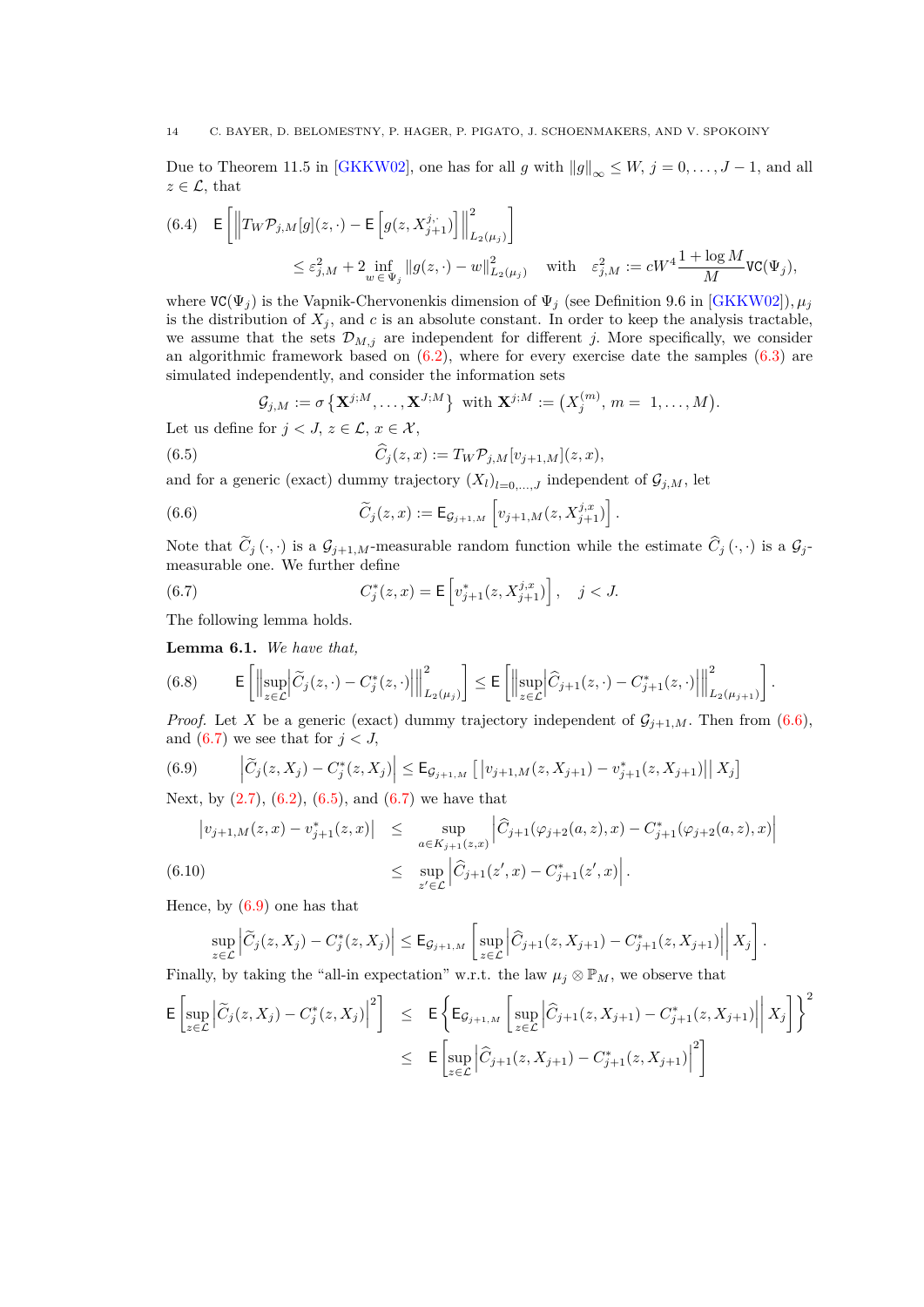by Jensen's inequality and the tower property.

In fact, Lemma [6.1](#page-13-4) is the key to the next proposition.

<span id="page-14-2"></span>**Proposition 6.2.** *Set*

<span id="page-14-1"></span>
$$
\mathcal{E}_j := \left\| \sup_{z \in \mathcal{L}} \left| \widehat{C}_j(z, \cdot) - C_j^*(z, \cdot) \right| \right\|_{L_2(\mu_j \otimes \mathbb{P}_M)}, \quad j = 0, \dots, J-1,
$$

*with*  $\mathbb{P}_M$  *being the law of the sample*  $X_j^{(m)}$ ,  $m = 1, \ldots, M$ ,  $j = 1, \ldots, J$ . Then it holds

(6.11) 
$$
\mathcal{E}_{j} \leq |\mathcal{L}| \left( \varepsilon_{j,M} + \sqrt{2} \sup_{z \in \mathcal{L}} \inf_{w \in \Psi_{j}} \left\| \widetilde{C}_{j}(z,\cdot) - w \right\|_{L_{2}(\mu_{j} \otimes \mathbb{P}_{M})} \right) + |\mathcal{L}| \mathcal{E}_{j+1}
$$

*for all*  $j = 0, \ldots, J - 1$ *, with*  $\mathcal{E}_J = 0$  *by definition.* 

*Proof.* The case  $j = J - 1$  follows from [\(6.4\)](#page-13-5) and the fact that  $\tilde{C}_{J-1} = C^*_{J-1}$ . Set  $r_{j,M}(z) =$  $\inf_{w \in \Psi_j} ||C_j(z, \cdot) - w||_{L_2(\mu_j \otimes \mathbb{P}_M)}$ . Due to [\(6.4\)](#page-13-5) we have with probability 1*,* 

(6.12) 
$$
\mathsf{E}_{\mathcal{G}_{j+1,M}}\left[\left\|\widehat{C}_j(z,\cdot)-\widetilde{C}_j(z,\cdot)\right\|^2_{L_2(\mu_j)}\right] \leq \varepsilon_{j,M}^2 + 2r_{j,M}^2(z).
$$

Hence

(6.13) 
$$
\left\|\widehat{C}_j(z,\cdot)-\widetilde{C}_j(z,\cdot)\right\|_{L_2(\mu_j\otimes\mathbb{P}_M)}\leq\varepsilon_{j,M}+\sqrt{2}r_{j,M}(z).
$$

By applying [\(6.13\)](#page-14-0) it follows that

<span id="page-14-0"></span>
$$
\left\|\widehat{C}_j(z,\cdot)-C_j^*(z,\cdot)\right\|_{L_2(\mu_j\otimes \mathbb{P}_M)}\quad \le\quad \varepsilon_{j,M}+\sqrt{2}r_{j,M}(z)+\left\|\widetilde{C}_j(z,\cdot)-C_j^*(z,\cdot)\right\|_{L_2(\mu_j\otimes \mathbb{P}_M)}.
$$

From this and Lemma [6.1](#page-13-4) we imply

$$
\sup_{z \in \mathcal{L}} \left\| \widehat{C}_j(z, \cdot) - C_j^*(z, \cdot) \right\|_{L_2(\mu_j \otimes \mathbb{P}_M)} \leq \varepsilon_{j,M} + \sqrt{2} \sup_{z \in \mathcal{L}} r_{j,M}(z) + \left\| \sup_{z \in \mathcal{L}} \left| \widehat{C}_{j+1}(z, \cdot) - C_{j+1}^*(z, \cdot) \right| \right\|_{L_2(\mu_{j+1} \otimes \mathbb{P}_M)}
$$
\nand then (6.11) follows.

<span id="page-14-4"></span>**Corollary 6.3.** *Suppose that*

$$
\sup_{z \in \mathcal{L}} \inf_{w \in \Psi_j} \left\| \widetilde{C}_j(z, \cdot) - w \right\|_{L_2(\mu_j \otimes \mathbb{P}_M)} \le \delta, \quad \text{VC}(\Psi_j) \le D, \quad 0 \le j \le J - 1,
$$

*for some*  $\delta > 0$  *and*  $D > 0$ *. Proposition* [6.2](#page-14-2) *then yields for*  $j = 0, \ldots, J - 1$ *, by using* [\(6.10\)](#page-13-6)*,* 

<span id="page-14-3"></span>
$$
(6.14) \quad \left\|\sup_{z\in\mathcal{L}}\left|v_{j,M}(z,\cdot)-v_j^*(z,\cdot)\right|\right\|_{L_2(\mu_j\otimes\mathbb{P}_M)} \quad \leq \quad \left(cW^4\frac{1+\log M}{M}D+\sqrt{2}\delta\right)\frac{|\mathcal{L}|^{J-j+1}-|\mathcal{L}|}{|\mathcal{L}|-1}.
$$

**Corollary 6.4.** *By inserting the estimate*

$$
\inf_{w \in \Psi_j} \left\| \widetilde{C}_j(z, \cdot) - w \right\|_{L_2(\mu_j \otimes \mathbb{P}_M)} \le \left\| \widetilde{C}_j(z, \cdot) - C_j^*(z, \cdot) \right\|_{L_2(\mu_j \otimes \mathbb{P}_M)} + \inf_{w \in \Psi_j} \left\| C_j^*(z, \cdot) - w \right\|_{L_2(\mu_j \otimes \mathbb{P}_M)}
$$

*in Proposition [6.2,](#page-14-2) we get the alternative recursion*

$$
\mathcal{E}_j \leq \left|\mathcal{L}\right| \left(\varepsilon_{K,M} + \sqrt{2} \sup_{z \in \mathcal{L}} \inf_{w \,\in \,\Psi_j} \left\|C_j^*(z,\cdot)-w\right\|_{L_2(\mu_j)}\right) + \left|\mathcal{L}\right| (1+\sqrt{2}) \mathcal{E}_{j+1},
$$

*and under the alternative assumption*

$$
\sup_{z \in \mathcal{L}} \inf_{w \in \Psi_j} \left\| C_j^*(z, \cdot) - w \right\|_{L_2(\mu_j)} \le \delta, \quad \text{VC}(\Psi_j) \le D, \quad 0 \le j \le J - 1,
$$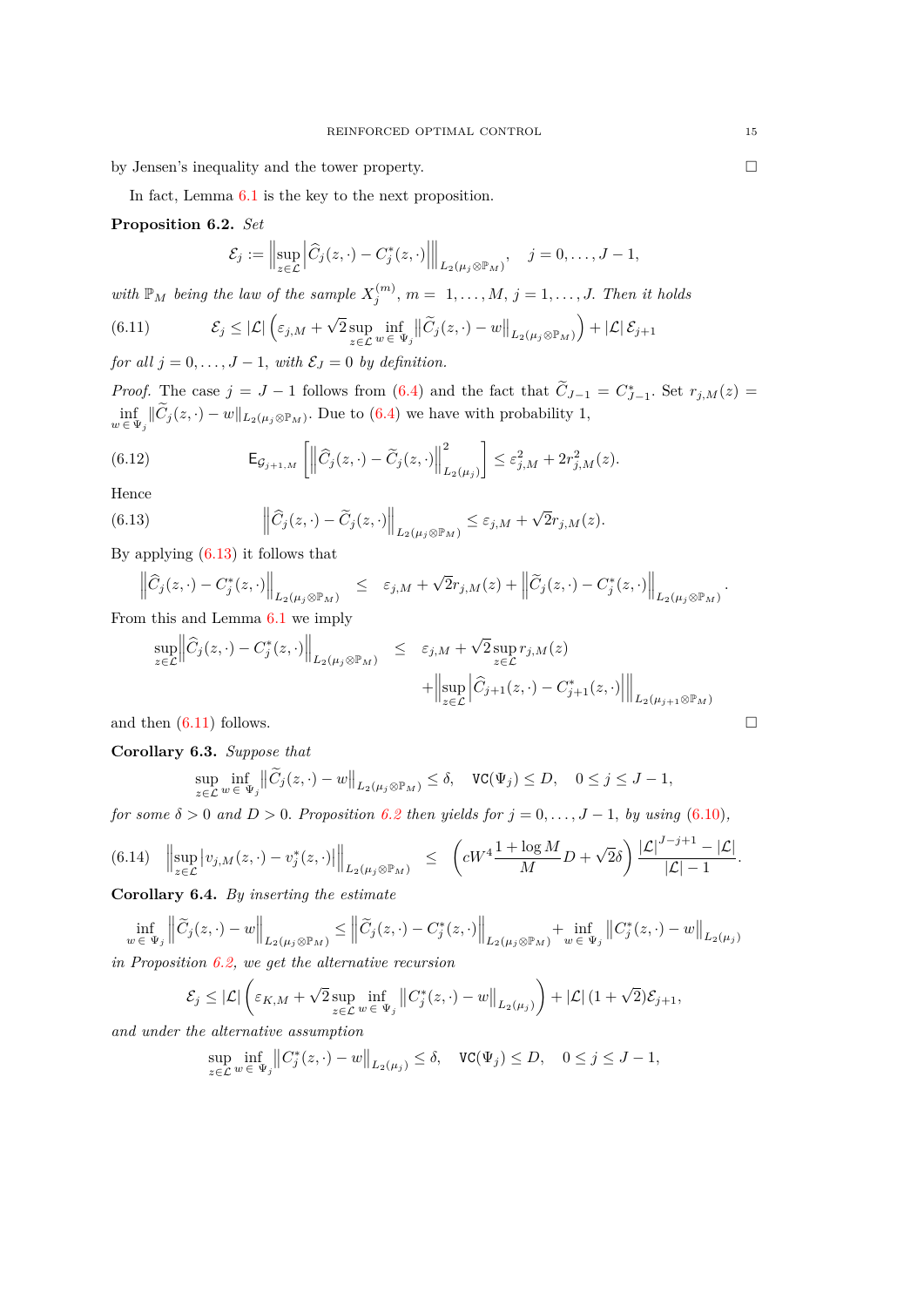*for some*  $\delta > 0$  *and*  $D > 0$ *, we obtain for*  $j = 0, \ldots, J$ *, the bounds* 

$$
\Bigl\| \sup_{z\in \mathcal{L}} \big| v_{j,M}(z,\cdot) - v_j^*(z,\cdot)\big| \Bigr\|_{L_2(\mu_j\otimes \mathbb{P}_M)} \leq \left( c W^4 \frac{1+\log M}{M} D + \sqrt{2}\delta \right) |\mathcal{L}| \, \frac{\bigl( (1+\sqrt{2})\,|\mathcal{L}| \bigr)^{J-j} - 1}{(1+\sqrt{2})\,|\mathcal{L}| - 1}.
$$

The proposed reinforced regression algorithm with  $I = J$  uses linear approximation spaces of the form

<span id="page-15-1"></span>
$$
(6.15) \Psi_j = \text{span}\{\psi_1(x), \dots, \psi_K(x), v_{j+1,M}(y_1, x), \dots, v_{j+1,M}(y_R, x)\}, \quad j = 0, \dots, J-1,
$$

for  $\mathcal{L} = \{y_1, \ldots, y_R\}$ , where  $\psi_1(x), \ldots, \psi_K(x)$  are some fixed basis functions (e.g. polynomials) on X. In this case  $VC(\Psi_j) \leq K + R$ ,  $0 \leq j \leq J - 1$ . In order to see the advantage of adding additional basis functions more clearly, we prove the following proposition.

**Proposition 6.5.** *Assume additionally that*

<span id="page-15-2"></span>(6.16) 
$$
\max_{j=1,...,J} \sup_{y \in \mathcal{L}} \sup_{a \in \mathcal{K}} \sup_{x \in \mathcal{X}} |H_j(a, y, x_1) - H_j(a, y, x_2)| \le L_H |x_1 - x_2|,
$$

*for all*  $x_1, x_2 \in \mathcal{X}$  *and* 

(6.17) 
$$
\max_{j=1,...,J} \max_{\ell=j,...,J} E[|X_{\ell}^{j,x_1} - X_{\ell}^{j,x_2}|] \le L_X |x_1 - x_2|, \quad \forall x_1, x_2 \in \mathcal{X}
$$

*for some constants*  $L_H > 0$ ,  $L_X > 0$ . *Then it holds for reinforced spaces* ( $\Psi_i$ ) *from* [\(6.15\)](#page-15-1)

<span id="page-15-3"></span>
$$
\sup_{z \in \mathcal{L}} \inf_{w \in \Psi_j} \left\| \widetilde{C}_j(z, \cdot) - w \right\|_{L_2(\mu_j \otimes \mathbb{P}_M)} \leq J L_X L_H \left[ \mathsf{E} \int |X^{j,x}_{j+1} - x|^2 \mu_j(dx) \right]^{1/2}
$$

*.*

*Proof.* We have

$$
\sup_{z \in \mathcal{L}} \inf_{w \in \Psi_j} \left\| \widetilde{C}_j(z, \cdot) - w \right\|_{L_2(\mu_j \otimes \mathbb{P}_M)} \leq \sup_{z \in \mathcal{L}} \left\| \mathsf{E}_{\mathcal{G}_{j+1,M}}[v_{j+1,M}(z, X^{j,\cdot}_{j+1}) - v_{j+1,M}(z, \cdot)] \right\|_{L_2(\mu_j \otimes \mathbb{P}_M)}.
$$
  
Under assumptions (6.16) and (6.17), we then have

$$
\max_{j=1,\ldots,J}\sup_{y\in\mathcal{L}}|v_j^*(y,x_1)-v_j^*(y,x_2)|\leq J L_XL_H|x_1-x_2|,\quad\forall x_1,x_2\in\mathcal{X}.
$$

By using an additional truncation, one can achieve that the Lipschitz constants of the estimates  $v_{i,M}(z, \cdot)$ ,  $j = 0, \ldots, J-1$ , are all uniformly bounded by a constant  $J L_X L_H$  with probability 1*.*

The above proposition implies that if  $JL_H$  stays bounded for  $J \to \infty$ , (for example if *H* scales as  $1/J$ , then the approximation error  $\inf_{w \in \Psi_j} ||C_j(z, \cdot) - w||_{L_2(\mu_j \otimes \mathbb{P}_M)}$  becomes small as  $J \to \infty$ . Note that the latter property can not be guaranteed when using fixed (nonadaptive) linear spaces  $\Psi_i$ . Of course, the exponential in *J* factor in [\(6.14\)](#page-14-3) will lead to explosion of the overall error as  $J \to \infty$ , but the above observation still indicates that the inclusion of the functions  $v_{i+1,M}(y_1, x), \ldots, v_{i+1,M}(y_R, x)$  into  $\Psi_i$  can significantly improve the quality of the estimates  $v_{i,M}(z, \cdot)$  especially in the case of large *J*. Concerning the dependence of the bound [\(6.14\)](#page-14-3) on *J*, we note that this estimate is likely to be too pessimistic, see also a discussion in [\[Zan13\]](#page-24-0).

## 7. Numerical examples

<span id="page-15-0"></span>We now present various numerical examples which demonstrate the accuracy of the reinforced regression algorithm in practice. To allow for a direct comparison with the reinforced regression algorithm of [\[BSSZ20\]](#page-23-9), we first consider a (single) optimal stopping problem, i.e., a Bermudan option. Our next example is a multiple stopping problem, for which the hyperparameters already become critical. Finally, our last example is an optimal control of a gas storage.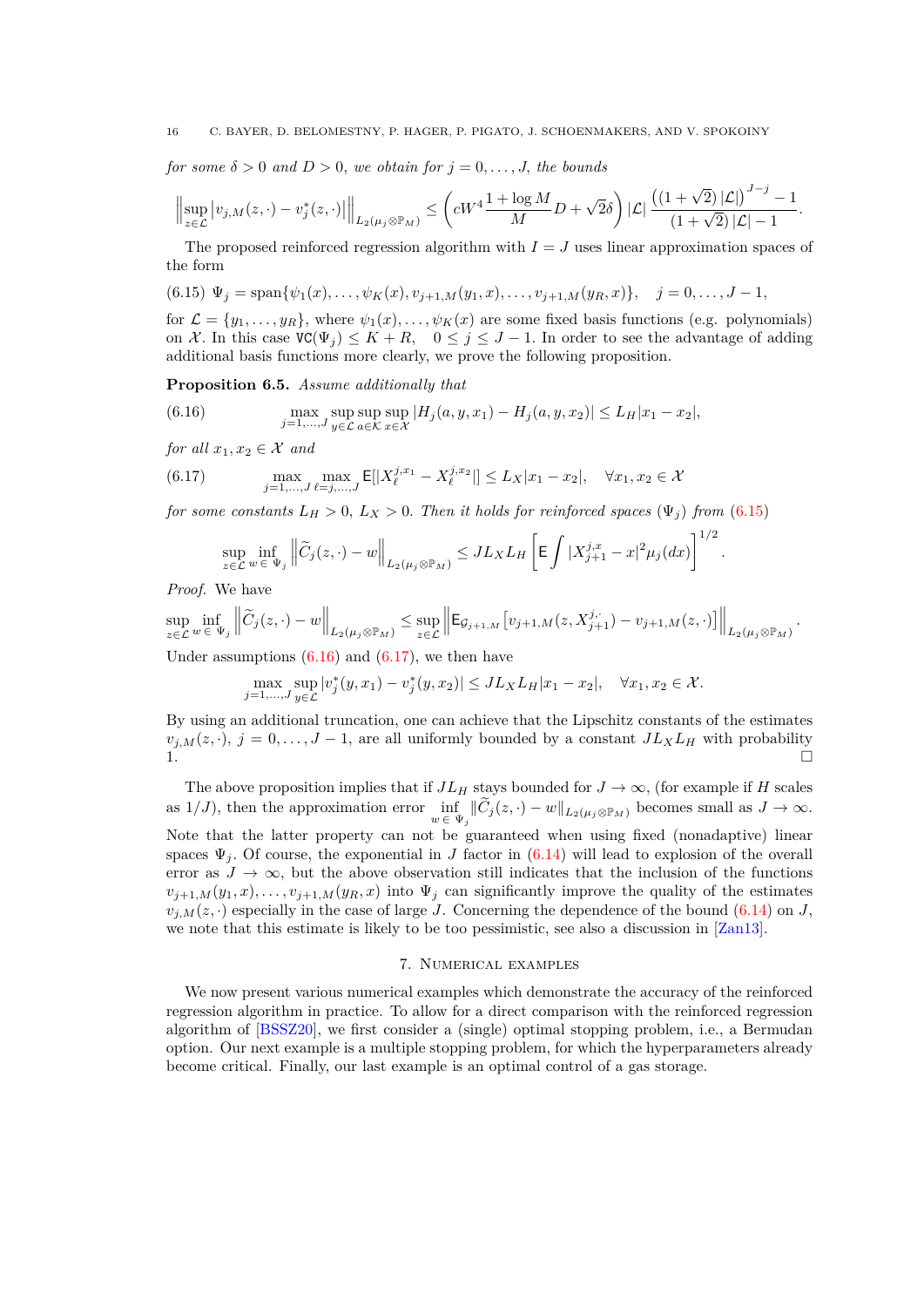Before, let us also mention how a lower estimate to the value of a control problem in a Markovian setting is calculated using the result of a regression procedure. Let *c* be an approximation to the function  $c^*$  given by

$$
c_j^*(x, y) = \mathsf{E}\left[v_{j+1}^*(y, X_{j+1}^{j,x})\right], \quad x \in \mathbb{R}^d, \ y \in \mathcal{L}, \ j \in \{0, ..., J-1\},\
$$

with  $c_J \equiv c_J^* \equiv 0$  by convention. Using the hierarchical reinforced regression method, such an approximation is given by  $c^{(I)}$  defined in [\(4.6\)](#page-7-4). Further let  $(X^{(m)})_{1 \le m \le M_{\text{test}}}$  be sample trajectories from the underlying Markov chain, generated independently from the samples used in the regression procedure. Then we can iteratively define a sequence of polices  $(\mathbf{A}^{(m)})_{1 \le m \le M_{\text{test}}}$ with  $\mathbf{A}^{(m)} = (A_0^{(m)}, ..., A_J^{(m)})$  by

$$
A_j^{(m)} := \mathop{\arg\max}\limits_{A \in K_j(Y_j^{(m)}, X_j^{(m)})} \left( H_j(A, Y_j^{(m)}, X_j^{(m)}) + c_j(\varphi(A, Y_j^{(m)}), X_j^{(m)}) \right),
$$

or all  $m = 1, ..., M_{test}$  and  $j = 0, ..., J$ , where  $Y_0^{(m)} := y_0 \in \mathcal{L}$  and  $Y_{j+1}^{(m)} := \varphi_{j+1}(A_j^m, Y_j^{(m)})$ . It then follows from the definition, that each  $\mathbf{A}^{(m)}$  is an admissible sequence of policies, i.e.  $\mathbf{A}^{(m)} \in \mathcal{A}_0(y_0, X^{(m)})$ . Therefore, a lower estimate to the value  $\mathsf{E}(v(y_0, X_0))$  is given by

$$
\frac{1}{M_{\text{test}}} \sum_{m=1}^{M_{\text{test}}} \sum_{j=0}^{J} H_j(A_j^{(m)}, Y_j^{(m)}, X_j^{(m)}).
$$

7.1. **Bermudan max-call option.** In this section we evaluate the performance of the hierarchical reinforced regression (HRR) method from Section [4](#page-7-0) on the valuation of a Bermudan max-call option. Let  $(\Omega, \mathcal{F}, (\mathcal{F}_t)_{0 \leq t \leq T}, P)$  be a filtered probability space on which a *d*-dimensional Brownian motion  $W = (W(t))_{0 \le t \le T}$  is defined. Further let  $X = (X(t))_{0 \le t \le T}$  be the geometric Brownian motion defined by

$$
dX^{k}(t) = (r - \delta) X^{k}(t) dt + X^{k}(t) \sigma dW^{k}(t), \quad X^{k}(0) = x_{0}, \quad 0 \le t \le T, \quad k \in \{1, ..., d\},
$$

where  $x_0, r, \delta, \sigma > 0$ . Option rights can be exercised on a predefined set of possible exercise dates  $\{t_0, t_1, ..., t_J\}$ , where at most one right can be exercised on any given date. Assume that the exercise dates are equidistant  $t_j := j \cdot \Delta t$  for all  $j = \{0, ..., J\}$  with  $\Delta t := T/J$  and define the underlying Markov chain  $(X_j)_{j=0,\ldots,J}$  by  $X_j = X(j\Delta t)$ . Recall from Example [2.2](#page-3-3) that in order to model a multiple stopping problem in the optimal control framework we define the set of policies by  $\mathcal{K} = \{0, 1\}$  and the set of controls by  $\mathcal{L} = \{0, ..., y_{max}\}$ , where  $y_{max}$  is the number of exercise rights. Further, we define

$$
\varphi_j(a,y) \coloneqq (y-a)_+, \quad K_j(x,y) \coloneqq \{0,1\wedge y\}, \quad H_j(a,y,x) \coloneqq a\cdot g_j(x) \, e^{-t_j r},
$$

for all  $y \in \mathcal{L}$ ,  $a \in \mathcal{K}$  and  $j \in \{0, ..., J\}$ , where g is the max-call pay-off function defined by

$$
g(x) := (\max\{x^1, \dots, x^d\} - C)_+, \quad x \in \mathbb{R}^d,
$$

where  $C \in \mathbb{R}_+$  is the option strike. Then the value function  $v_0^*(y_{max}, x_0)$  defined in [\(2.6\)](#page-2-1) yields the value of the Bermudan max-call option with underlying *X* and data  $(d, J, T, y_{max}, x_0, C, r, \delta, \sigma)$ .

7.1.1. *Single exercise right.* We will first consider the case of a single exercise right  $y_{max}$  = 1. This is a standard example in the literature and we refer to [\[AB04\]](#page-23-15) for reference values. The performance of the reinforced regression method for this example was already analyzed in [\[BSSZ20\]](#page-23-9). We revisit this example in order to demonstrate that even in the optimal stopping case our novel HRR method allows for improvements in computational costs without sacrificing the quality of the estimations.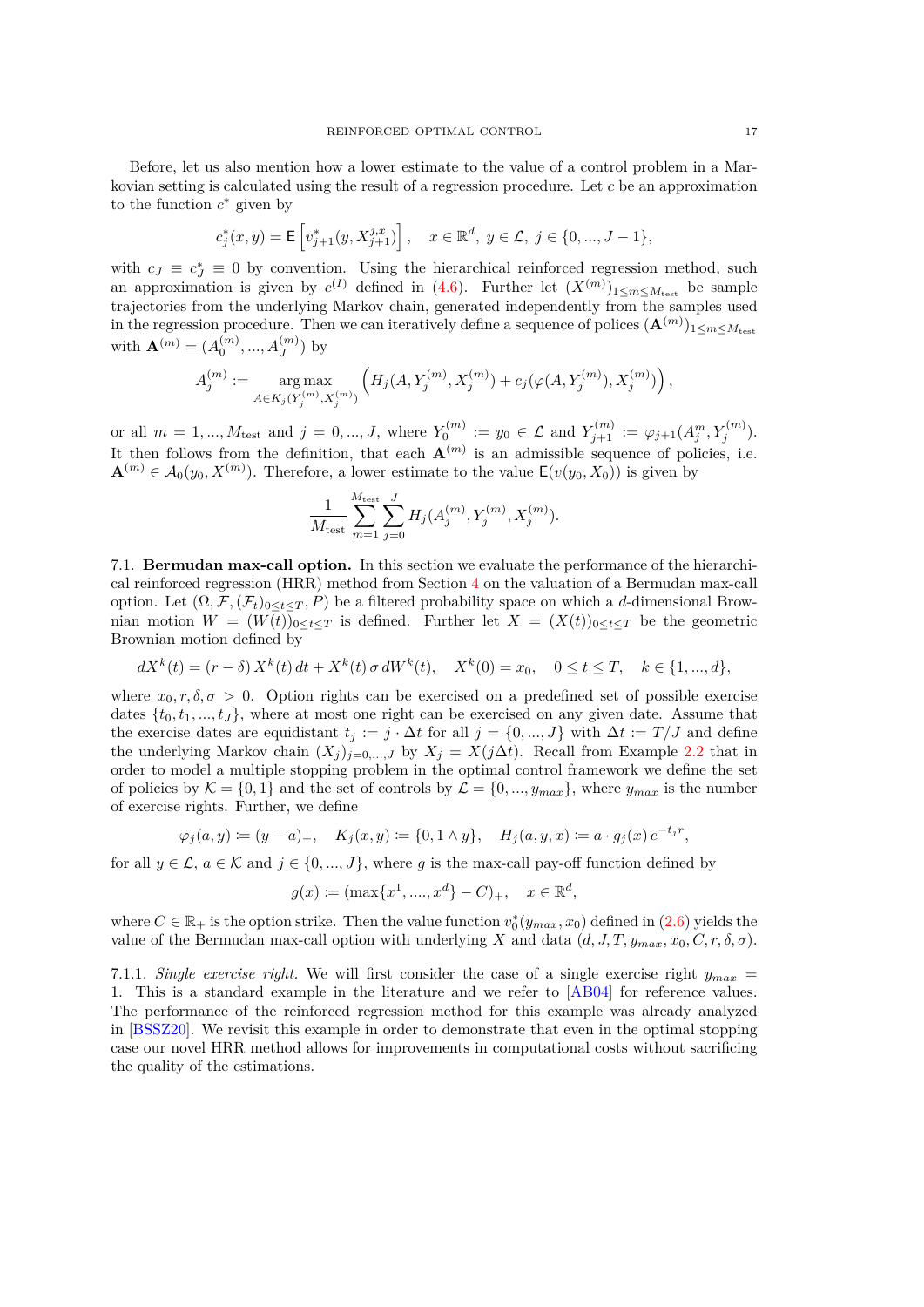<span id="page-17-0"></span>

|  |  |  |  | C. BAYER, D. BELOMESTNY, P. HAGER, P. PIGATO, J. SCHOENMAKERS, AND V. SPOKOINY |  |
|--|--|--|--|--------------------------------------------------------------------------------|--|
|--|--|--|--|--------------------------------------------------------------------------------|--|

|                |              |                | Lower bounds   |                |                |
|----------------|--------------|----------------|----------------|----------------|----------------|
| $\overline{d}$ | Basis        | Regression     | HRR.           | Reinf. Reg.    | Upper bounds   |
|                |              | $I=0$          | $I=1$          | $I=9$          |                |
|                | $\Psi_1$     | 13.002(0.023)  | 13.762(0.015)  | 13.793 (0.015) |                |
| $\overline{2}$ | $\Psi_{1,g}$ | 13.670 (0.018) |                |                | 14.006(0.036)  |
|                | $\Psi_2$     | 13.761 (0.017) | 13.863(0.014)  | 13.875 (0.015) |                |
|                | $\Psi_3$     | 13.859(0.016)  |                |                |                |
| $\overline{4}$ | $\Psi_1$     | 21.881 (0.025) | 22.550(0.019)  | 22.548 (0.019) |                |
|                | $\Psi_{1,g}$ | 22.385 (0.022) |                |                | 22.789 (0.039) |
|                | $\Psi_2$     | 22.531 (0.020) | 22.654(0.018)  | 22.666 (0.019) |                |
|                | $\Psi_3$     | 22.666 (0.020) |                |                |                |
|                | $\Psi_1$     | 28.592 (0.024) | 29.013(0.021)  | 29.002(0.021)  |                |
| 6              | $\Psi_{1,g}$ | 28.831 (0.016) |                |                | 29.240 (0.036) |
|                | $\Psi_2$     | 29.024 (0.022) | 29.109 (0.019) | 29.120 (0.020) |                |
|                | $\Psi_3$     | 29.126 (0.022) |                |                |                |
| 8              | $\Psi_1$     | 33.819 (0.026) | 34.095 (0.022) | 34.083 (0.022) |                |
|                | $\Psi_{1,g}$ | 33.907 (0.026) |                |                | 34.291 (0.036) |
|                | $\Psi_2$     | 34.137 (0.022) | 34.182 (0.021) | 34.193 (0.021) |                |

Table 1. Bounds (with 99.7% confidence interval) for the value of the Bermudan max-call option with data  $J = 9$ ,  $T = 1$ ,  $y_{max} = 1$ ,  $x_0 = C = 100$ ,  $r = 0.05$ ,  $\delta = 0.1$ ,  $\sigma = 0.2$  and different numbers of underlying assets  $d \in \{2, 4, 6, 8\}$ . For all methods we used  $M = 10^6$  training sample paths and  $M_{\text{test}} = 10^7$  paths for calculating the lower bound. The dual upper bounds are calculated using the HRR method with  $I = 1$ , basis  $\Psi_2$  and  $10^4$  outer and  $10^3$  inner sample paths.

Define the functions  $f_i: \mathbb{R}^d \to \mathbb{R}, x \mapsto \text{sort}(x^1, \ldots, x^d)^i$ , the *i*th largest entry of *x*, for  $i = 1, \ldots, d$  and consider the following three sets of regression basis functions:

$$
\Psi_1 := \{1, f_1, ..., f_d\}, \quad \Psi_{1,g} := \Psi_1 \cup \{g\}, \quad \Psi_2 := \Psi_1 \cup \{f_i \cdot f_j \mid 1 \le i \le j \le d\},
$$

$$
\Psi_3 := \Psi_1 \cup \Psi_2 \cup \{f_i \cdot f_j \cdot f_k \mid 1 \le i \le j \le k \le d\}.
$$

Note that the cardinalities of these sets are given by  $|\Psi_1| = d + 1$ ,  $|\Psi_{1,p}| = d + 2$ ,  $|\Psi_2| =$  $\frac{1}{2}d^2 + \frac{3}{2}d + 1$ , and  $|\Psi_3| = \frac{1}{6}d^3 + d^2 + \frac{11}{6}d + 1$ , respectively. Regarding the HRR method, we use the algorithm of the second type described in Section [4.2.](#page-8-2) Further note that in the optimal stopping case there is only one choice for the set of reinforced value function for the HRR method since  $\mathcal{L} = \{1\}$  and therefore we always set  $\mathcal{L}^1 = \{1\}.$ 

We considered two different set-ups for the comparison of the different methods:

- First we keep the number of exercises dates *J* fixed and vary the number of underlying assets *d*;
- Second we keep *d* fixed and vary *J* (while also keeping *T* fixed).

In Table [1](#page-17-0) we present lower and upper bounds to the value of a Bermudan max-call option with a single exercise right for  $J = 9$  and  $d = 2, 4, 6, 8$  $d = 2, 4, 6, 8$  $d = 2, 4, 6, 8$ . In the corresponding Figure 4 we have visualized the lower bounds for the comparison between the different regression methods. For each of the considered methods we used  $M = 10^6$  simulated training samples paths to determine the regression coefficients and  $M_{\text{test}} = 10^7$  paths for calculating the lower bounds.

We first observe that across all numbers of assets *d* the HRR method with the set of basis functions  $\Psi_1$  performs significantly better then the standard regression method with the basis  $\Psi_1$  and  $\Psi_{1,q}$ . The same holds true when comparing the methods using the regression basis  $\Psi_2$ .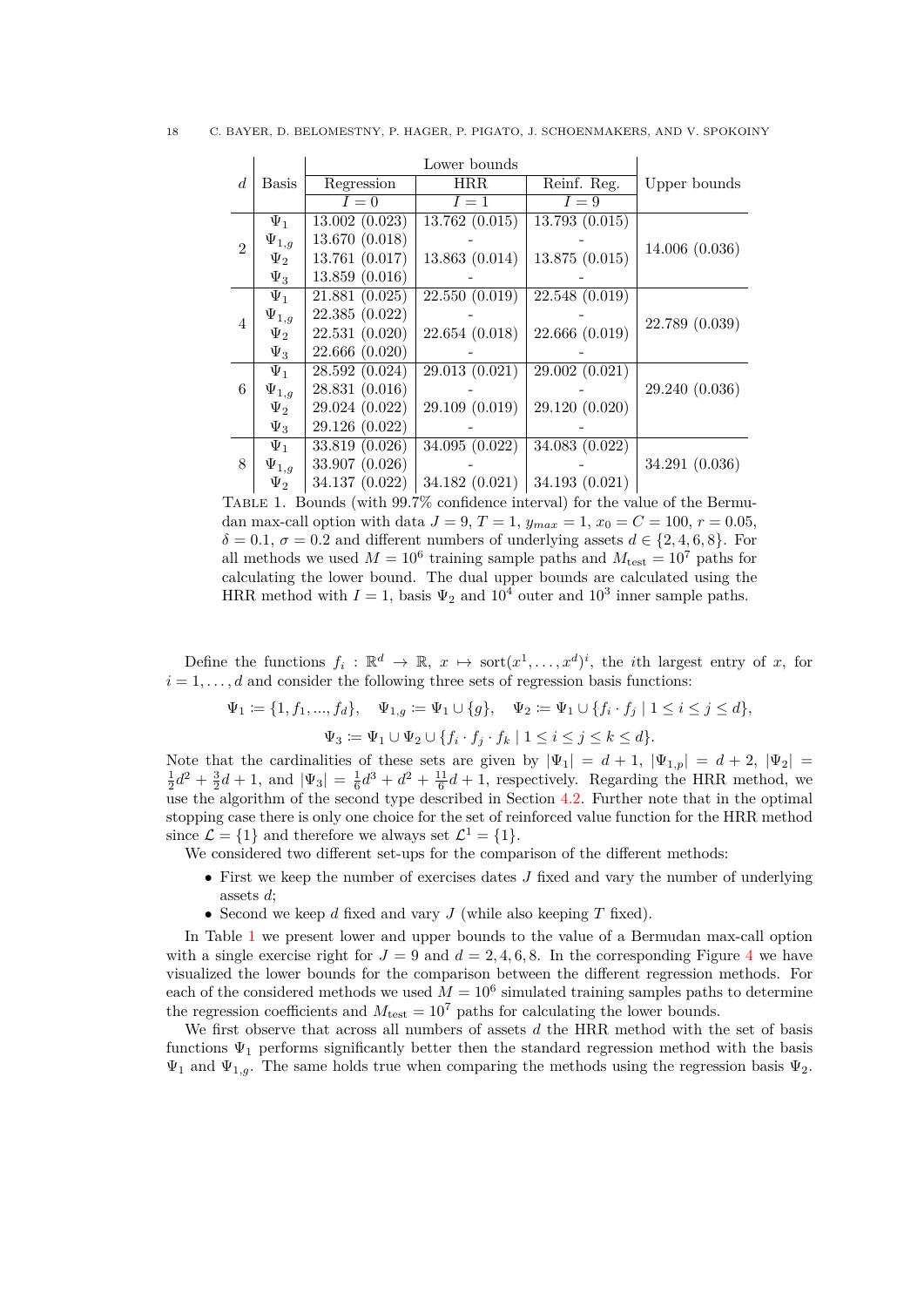<span id="page-18-0"></span>

FIGURE 4. A visualization of the lower bounds from Table [1.](#page-17-0)

More importantly however, we observe that for  $d \leq 6$  the HRR method with basis  $\Psi_1$  yields lower bounds of the same quality as obtained with the standard method and the larger basis  $\Psi_2$ . The same holds true when comparing the HRR method with basis  $\Psi_2$  against the standard method with the basis  $\Psi_3$ . In the case  $d = 8$  assets, the lower bounds obtained with the HRR method and basis  $\Psi_1$  lie just slightly below the values of the lower bounds obtained with standard method and the basis  $\Psi_2$ , however one has to keep in mind that in this case  $|\Psi_1| = 9$  and  $|\Psi_2| = 165$ . Moreover, we see that the HRR method with a recursion depth  $I = 1$  performs just as well as the (full depth) reinforced regression method  $(I = J = 9)$ .

<span id="page-18-1"></span>

Figure 5. The elapsed CPU times during the backwards induction and calculation of the lower bounds from Table [1,](#page-17-0) plotted with respect to the number of underlying assets *d*.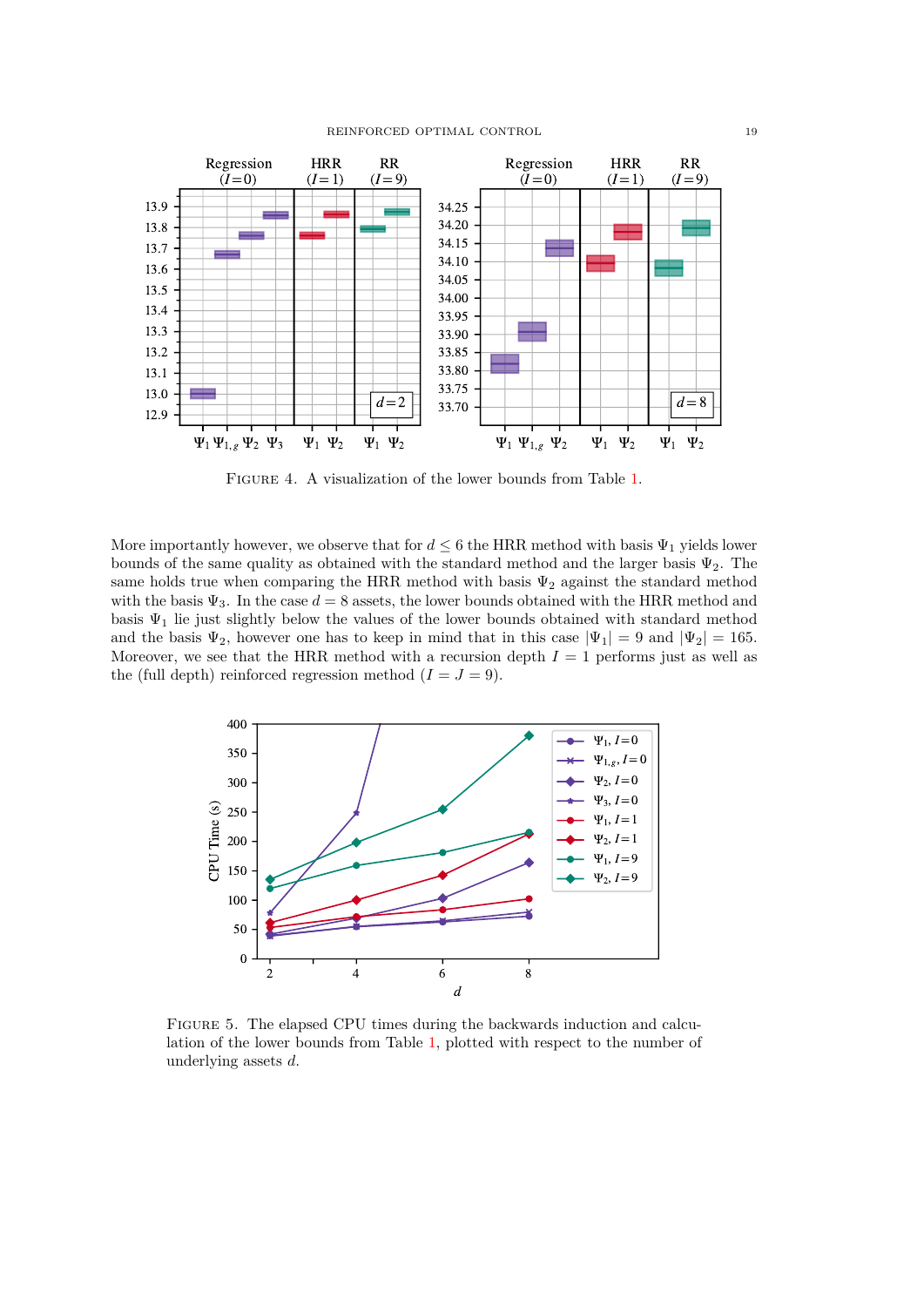Furthermore, in Figure [5](#page-18-1) we have visualized the corresponding elapsed CPU times during the backwards induction and the calculation of the lower bounds. As foreshadowed in Section [5,](#page-9-0) we see that the computational costs of the HRR method are significantly reduced by choosing a small recursion depth *I*. In particular, we are able to state that for sufficiently large  $d (d \geq 6$ respectively  $d \geq 2$ ) the HRR method with recursions depth  $I = 1$  and the basis  $\Psi_1$  respectively  $\Psi_2$  is more efficient then the standard method with the basis  $\Psi_2$  respectively  $\Psi_3$ .

<span id="page-19-0"></span>

Figure 6. Visualization of the lower bounds (with 99.7% confidence intervals) of the values of Bermuda max-call options with  $J = 9, 18, 36, 72$  exercise dates and  $d = 4, T = 1, y_{max} = 1, x_0 = C = 100, r = 0.05, \delta = 0.1, \sigma = 0.2$ . The values are obtained with the standard regression method  $I = 0$  and the HRR method  $I = 1, 2, 9$ . For all methods we used  $M = 10^6$  training sample paths and  $M_{\text{test}} = 10^6$  sample paths for the calculation for the lower bounds.

The results of the second set-up are visualized in Figure [6.](#page-19-0) In this case, we have approximated the value of Bermudan max-call options with a fixed number of assets  $d = 4$  and different numbers of exercise dates  $J = 9, 18, 36, 72$ , while also keeping  $T = 1$  fixed. When keeping all other parameters fixed, the value of the option clearly is non-decreasing in the number of exercise dates *J*. Our first observation is that for all considered methods there exists a threshold for *J* at which the performance worsens. Indeed, Corollary [6.3](#page-14-4) shows that the approximation error depends exponentially on *J*.

However, in practice, some methods are less vulnerable to the error explosion in *J* than others. In this example, we see that the standard regression method with the basis  $\Psi_{1,q}$  and  $\Psi_2$ , respectively, starts to perform worse for  $J \geq 36$ . The lower bounds calculated with the HRR method with the basis  $\Psi_1$  and  $I = 1$  stay approximately on the same level as the lower bounds calculated with the standard method and the basis  $\Psi_2$ , for all numbers of exercise dates. The lower bounds calculated with the standard method and the basis  $\Psi_3$  first increase when moving from 9 to 18 exercise dates and decrease at last when moving from 36 to 72 exercise dates.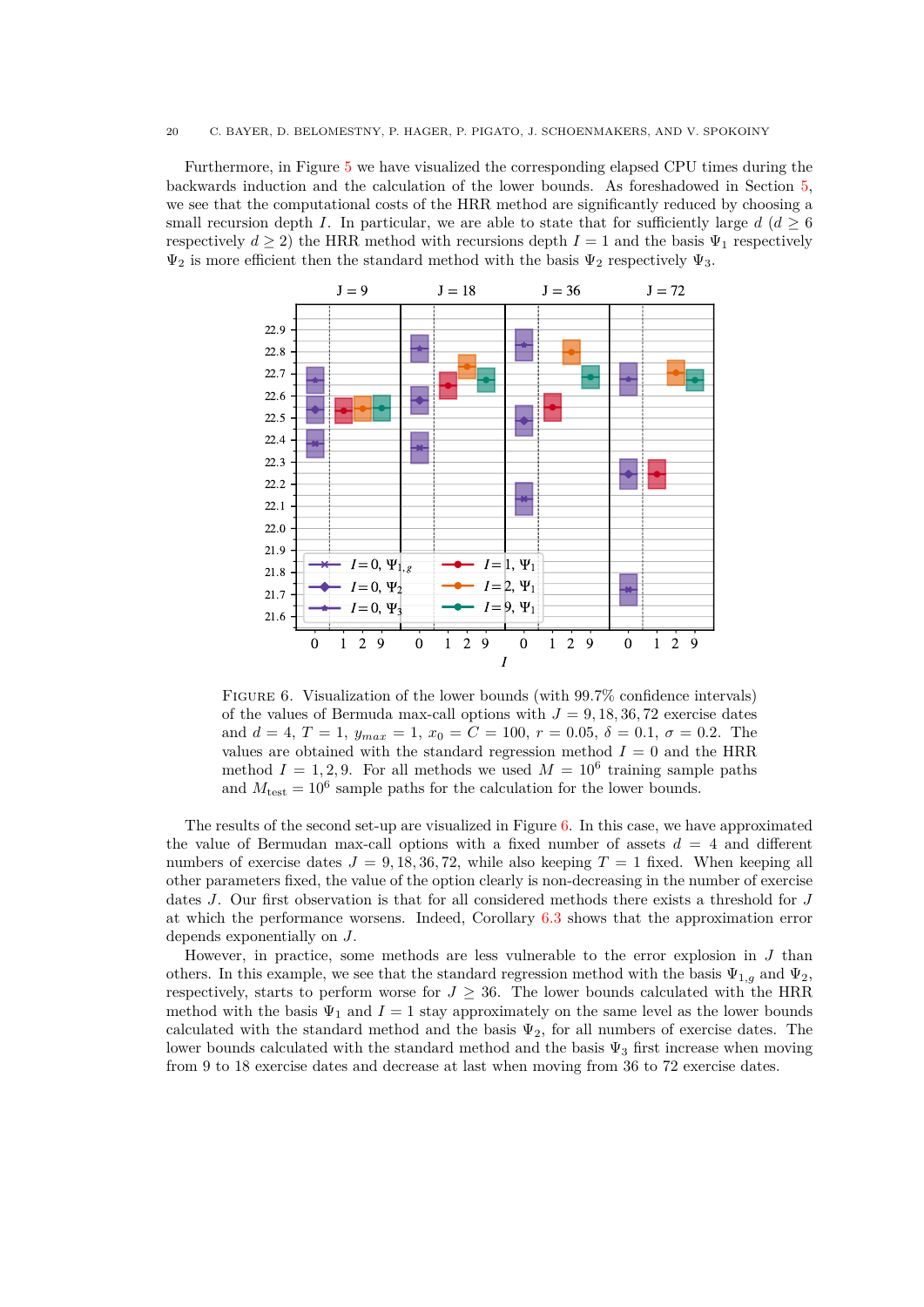The main observation is that when we increase *J*, the HRR methods with  $I = 2$  and  $I = 9$ come closer to the lower bounds calculated with the standard method and the basis  $\Psi_3$ . This underlines the theoretical discussion for  $J \to \infty$  from Section [6.](#page-12-0) Moreover, we see that the HRR method performs at least as well with  $I = 2$  as with  $I = 9$ . Regarding CPU time, the HRR method with  $I = 2$  is more efficient than then the standard regression method with the basis  $\Psi_3$  for  $J \geq 9$ . Comparing the HRR methods with  $I = 2$  and  $I = 9$ , we see that choosing the parameter *I* small is necessary to in order to obtain desirable efficiency. Since on the other hand, the HRR method with  $I = 1$  performed significantly worse then with  $I = 2$ , we also see that in this case it was necessary to choose  $I > 1$ . These observations underline the relevance of the HRR in its full complexity even in the case of optimal stopping problems.

<span id="page-20-0"></span>7.1.2. *Multiple exercise rights.* Next we consider a Bermudan max-call option with  $y_{max} = 4$ exercise rights. In this case the HRR method allows for different possibilities of reinforced value functions depending on the choice of the sets  $\mathcal{L}^y$  (recall Remark [4.2\)](#page-8-5). Since  $y_{max}$  is small, we choose  $\mathcal{L}^y \equiv \{1, 2, 3, 4\}$  for simplicity.

Basis Regression Hierarchical Reinforced Regression

| Dasis        | $I=0$                                                                  | $I = 1$ $I = 2$ $I = 3$ $I = 4$ $I = 5$ |  |  |
|--------------|------------------------------------------------------------------------|-----------------------------------------|--|--|
| $\Psi_1$     | $90.863(0.072)$   $92.038$   $92.287$   $92.311$   $92.337$   $92.357$ |                                         |  |  |
| $\Psi_{1,q}$ | 91.837(0.082)                                                          |                                         |  |  |
| $\Psi_2$     | $92.140(0.070)$   $92.418$   $92.548$   $92.631$   $92.601$   $92.625$ |                                         |  |  |
| $\Psi_3$     | 92.571(0.069)                                                          |                                         |  |  |

Table 2. Lower bounds (with 99.7% confidence interval valid for each row) for the value of the Bermudan max-call option with data  $J = 24$ ,  $T = 2$ ,  $y_{max} = 4$ ,  $x_0 = C = 100, d = 5, r = 0.05, \delta = 0.1, \sigma = 0.2$ . For all methods we used  $M = 10^6$  training sample paths and  $M_{\text{test}} = 10^7$  paths for calculating the lower bound. An upper bound to the value, calculated with the dual approach from [\[Sch12\]](#page-23-16) and [\[BSZ13\]](#page-23-17), is given by 92*.*971 (0*.*043), with the HRR method with  $I = 3$  and basis  $\Psi_2$  using  $10^5$  outer and  $10^3$  inner sample paths.

In Table [3](#page-22-0) we present lower bounds to the value of a Bermuda max-call option with  $y_{max} = 4$ exercises rights, obtained with the standard regression method and HRR method for different choices of regression basis functions and the parameter  $I$ , with the implementation of the second type described in Section [4.2.](#page-8-2) We first observe that for a fixed set of basis functions  $\Psi_1$  or  $\Psi_2$ increasing the parameter *I* yields increased, and thus improved, lower bounds. This improvement is most significant when moving from  $I = 0$  (standard regression) to  $I = 1$  and from  $I = 1$  to  $I = 2$  and becomes less significant when further increasing *I*. Moreover, we observe that the HRR method with  $I = 1$  and basis functions  $\Psi_1$  yields better lower bounds then the standard regression method with the larger set of basis functions  $\Psi_{1,g}$  and more importantly, for  $I \geq 2$  the HRR with basis functions  $\Psi_1$  method yields better lower bounds than the standard regression method with the even larger set of basis functions  $\Psi_2$ . This observation prevails when comparing the standard regression method with the basis  $\Psi_3$  against the HRR method with the basis  $\Psi_2$ . We can therefore conclude that the HRR method yields results of better quality than standard regression using fewer regression basis functions. Moreover, we realize that up to changes that are insignificant with respect to the Monte Carlo error, the HRR reaches its best performance already for  $I = 3$ , thus further increasing *I* is not necessary.

7.2. **A gas storage problem.** In this subsection we consider a gas-storage problem of the kind introduced in Example [2.3.](#page-3-4) In contrast to the example in the previous subsection, this optimal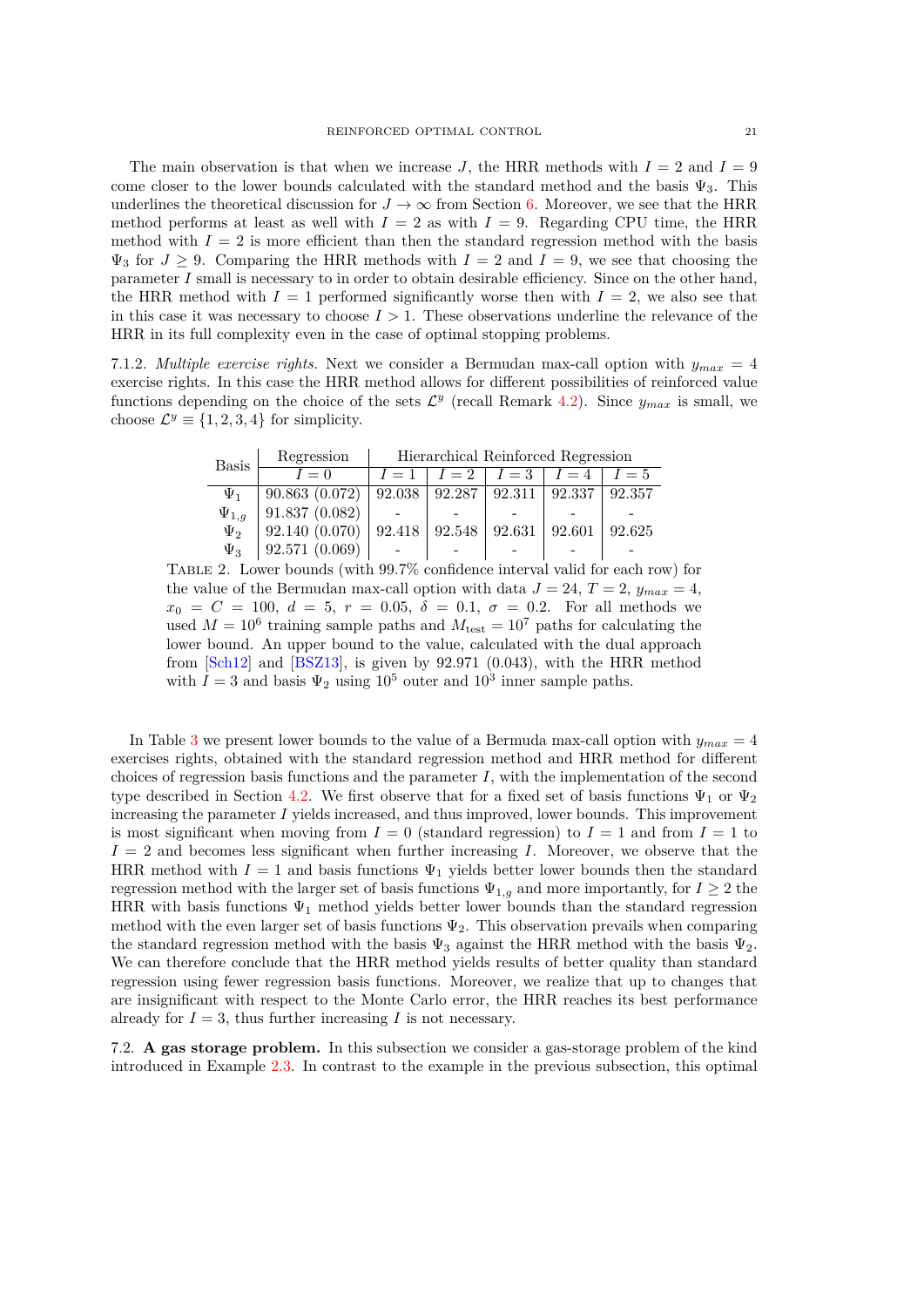control problem is not of a multiple stopping type, which is a consequence of the anti-symmetry in the policy set: injection of gas into the facility  $(a = 1)$ , no action  $(a = 0)$  and production of gas  $(a = -1)$ .

For the gas price we use a similar but slightly more elaborate model to the one proposed in [\[TDR09\]](#page-23-18) (and also used in [\[GHW11\]](#page-23-10)). More specifically, we use the following joint dynamics to model the *price of crude oil*  $X^1$  and the *price of natural gas*  $X^2$ 

<span id="page-21-0"></span>(7.1) 
$$
dX^{1}(t) = \alpha_{1}(\beta - X^{1}(t))dt + \sigma_{1}X^{1}(t)dW^{1}(t) + \left(J_{N(t-) + 1}^{1} - X^{1}(t)\right)dN(t) \n dX^{2}(t) = \alpha_{2}(X^{1}(t) - X^{2}(t))dt + \sigma_{2}X^{2}(t)dW^{2}(t) + \left(J_{N(t-) + 1}^{2} - X^{2}(t)\right)dN(t),
$$

for  $0 \le t \le T$ , where  $\beta, \alpha_i, \sigma_i > 0$  for  $i = 1, 2, W^1$  and  $W^2$  are Brownian motions with correlation  $\rho_W \in [0,1], N$  is a Poisson process with intensity  $\lambda > 0$  and  $(J_k)_{k=1}$ , are i.i.d. normal distributed random vectors with  $J_1^i \sim \mathcal{N}(\mu_i, \eta_i^2)$ ,  $\mu_i, \eta_i > 0$  and  $\rho_J = \text{Cor}(J_1^1, J_1^2) \in [0, 1]$ . Moreover we assume that  $(W^1, W^2)$ , *N* and  $(J^1, J^2)$  are independent. Note that both  $X^1$  and  $X^2$  are mean reverting processes with jump contributions. The oil price process  $X^1$  reverts to the long-term constant mean  $\beta$  and the gas price process  $X^2$  reverts towards the oil price *X*<sup>1</sup> , which is aiming to model the well known strong correlation between crude oil and natural gas prices. Note also that we have assumed for simplicity that the jump signal, which has the purpose of modeling price peaks, is the same Poisson process for both oil and gas prices, however the magnitude of the jumps is given by different (but correlated) normal distributed random variables.

Denote by  $(\tilde{X}_j)_{j=1,\ldots,365}$  the 2-dimensional Markov chain that is obtained by discretizing the above SDE [\(7.1\)](#page-21-0) with an Euler-scheme on the time interval interval [0*,* 1]. We assume that the manager of the gas storage facility has the possibility to buy and sell gas on a predefined set of dates in the year  $\{t_j\}_{j=1,\dots,J} \subset \{1,\dots,365\}$  with  $t_j = j \cdot \delta t$  and some  $\delta t, J \in \mathbb{N}$  such that  $\delta t \cdot J \leq 365$ . The 2-dimensional Markov chain underlying the optimal control problem is then given by  $X = (X_j)_{j=0,...,J}$  with  $X_j := X_{t_j}$ .

Recall from Example [2.3](#page-3-4) that we assume that the volume of gas in the storage can only be increased or decreased by a fraction  $\Delta = 1/N$  for some  $N \in \mathbb{N}$  over the time interval of  $\delta t$  days. The state space of the control variable is then given by  $\mathcal{L} = \{0, \Delta, 2\Delta, ..., 1\}$ . Also recall the definition of the space of policies K, the constraint sets  $K_i$  and the function  $\varphi_i$  from Example [2.3.](#page-3-4) We assume that there is no trading at  $j = 0$  hence  $K_0 = \{0\}$ . The cash-flow underlying to the optimal control problem only depends on the second component of the Markov chain  $X_i$ and is given by

$$
H_j(a, y, x) = -a \cdot \Delta \cdot x^2 \cdot e^{-r j (\delta t/365)}, \quad a \in \mathcal{K}, y \in \mathcal{L}, j = 1, ..., J,
$$

where  $r > 0$  is the interest rate.

We do not pay attention to the physical units of the parameters quantifying the gas storage capacity and the quotation of the gas price, since the linearity of the pay-off with respect to the parameter  $\Delta$  and the gas price  $X_j^2$  allows to properly scale the resulting value of the optimal control problem. The following specific choice of the price model parameters are oriented at the values in [\[TDR09\]](#page-23-18)

<span id="page-21-1"></span>(7.2) 
$$
\beta = 45, \quad \alpha_1 = 0.25, \quad \alpha_2 = 0.5, \quad \sigma_1 = \sigma_2 = 0.2, \quad \rho_W = 0.6, \lambda = 2, \quad \mu_1 = \mu_2 = 100, \quad \eta_1 = \eta_2 = 30, \quad \rho_J = 0.6.
$$

Figure [7](#page-22-1) shows a sample trajectory of the Markov chain *X* with the above parameters. Further we define the following sets of polynomial regression basis functions

<span id="page-21-2"></span>(7.3) 
$$
P_i(X^2) := \{(x_1, x_2) \mapsto (x_2)^p \mid p = 0, ..., i\}
$$

$$
P_i(X^1, X^2) := \{(x_1, x_2) \mapsto (x_1)^p (x_2)^q \mid p, q = 0, ..., i, p + q \le i\}.
$$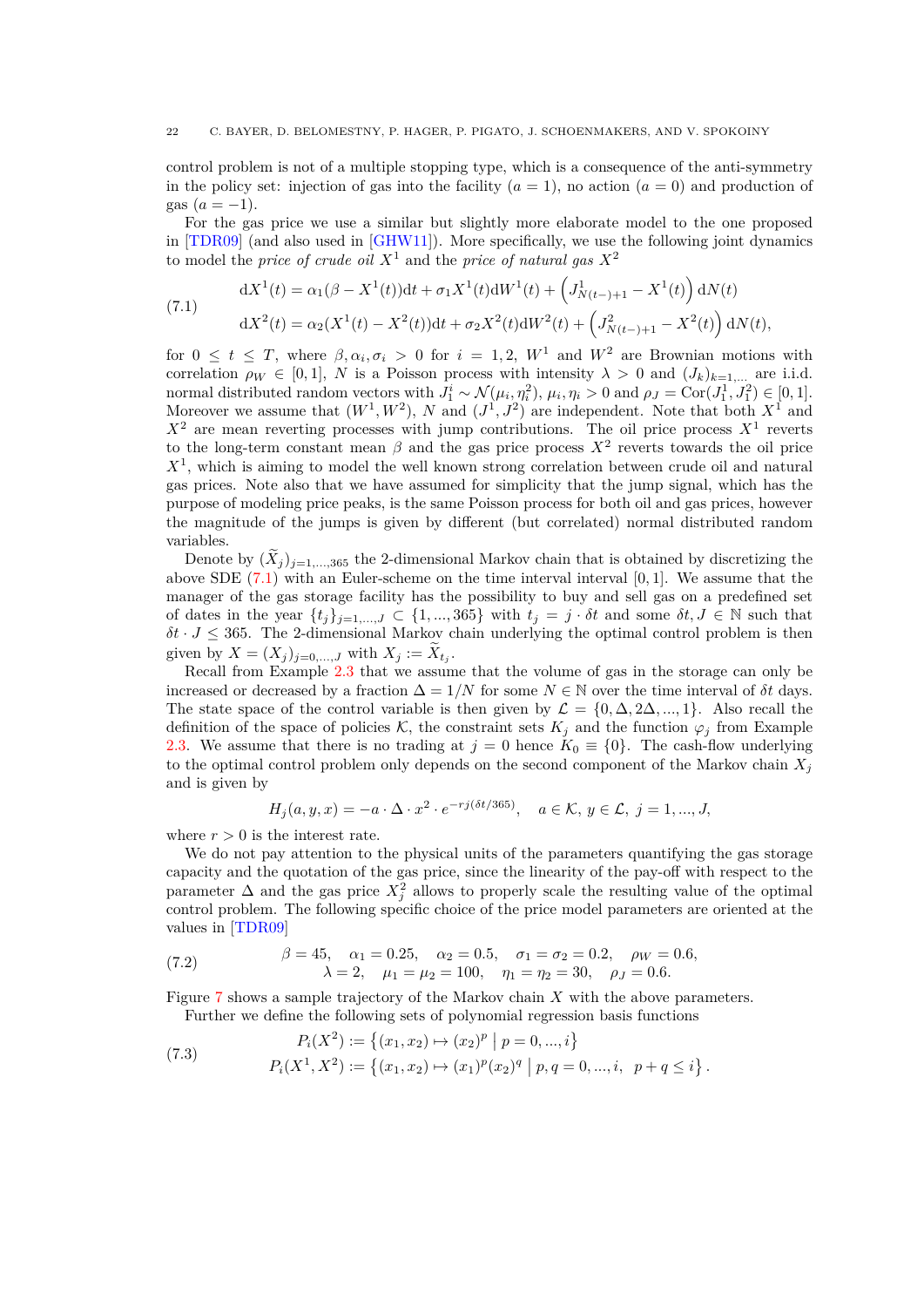<span id="page-22-1"></span>

<span id="page-22-0"></span>FIGURE 7. A sample path of the Markov chain  $(X_j)_{j=0,\ldots,J} = (\tilde{X}_{t_j})_{j=0,\ldots,J}$ where  $t_j = j \cdot 7$  and  $J = 52$ . The approximation  $\widetilde{X} = (\widetilde{X}_j)_{j=1,\dots,365}$  to the SDE  $(7.1)$  is simulated with the parameters given in  $(7.2)$  and  $\widetilde{X}_0 = (100, 100)$ .  $X^1$ and  $X<sup>2</sup>$  serve as models for the prices of crude oil and natural gas.

|          | Basis           | $v_0(Y_0, X_0)$ | Lower bounds                |
|----------|-----------------|-----------------|-----------------------------|
|          | $P_1(X^2)$      | 78.381          | $\overline{70.489}$ (0.066) |
|          | $P_1(X^1, X^2)$ | 78.575          | 70.635(0.068)               |
| $\theta$ | $P_2(X^2)$      | 73.072          | 71.253(0.068)               |
|          | $P_2(X^1, X^2)$ | 73.207          | 71.402 (0.068)              |
|          | $P_3(X^1, X^2)$ | 72.929          | 71.333(0.081)               |
|          | $P_4(X^1, X^2)$ | 72.595          | 71.498 (0.068)              |
|          | $P_1(X^1,X^2)$  | 71.991          | $\overline{71.579}$ (0.070) |

Table 3. Approximate values and lower bounds for the gas storage problem with parameters given in  $(7.4)$  and price model parameters given in  $(7.2)$ . The quantities were obtained with the standard regression method  $(I = 0)$  and the HRR method  $(I = 1)$ , the different sets of basis functions  $(7.3)$ ,  $M = 10^5$ training sample paths and  $M_{\text{test}} = 10^6$  paths for calculating the lower bounds.

We have approximated the value of the gas storage problem with the following parameters

<span id="page-22-2"></span>(7.4) 
$$
\delta t = 7, \quad J = 52, \quad \Delta = 1/8, \quad X_0 = (100, 100), \quad Y_0 = 4/8, \quad r = 0.1.
$$

In this configuration the gas storage facility is initially loaded with half its capacity and the gas storage manager has the possibility to trade gas every seven days, and the amount by which the manager can inject or produce gas is one height of the total capacity. In Table [3](#page-22-0) we present the numerical results that were obtained with the standard regression method and the HRR method.

We used  $M = 10^5$  training sample paths and  $M_{test} = 10^6$  sample paths for the calculation of the lower bounds. For the set of reinforced basis functions in the HRR method we have chosen  $\mathcal{L}^y \equiv \{Y_0\}$ , i.e. in each step of the backwards induction, the regression basis was reinforced with only one function.

We observe at first, that the lower bounds obtained with the standard regression method are improved when using polynomials in both variables  $(X^1, X^2)$  instead of just in the second variable  $X<sup>2</sup>$  (gas price) and are also improved when using polynomials of increasing order (with the only exception of the third degree polynomials). Moreover, we observe that the lower bound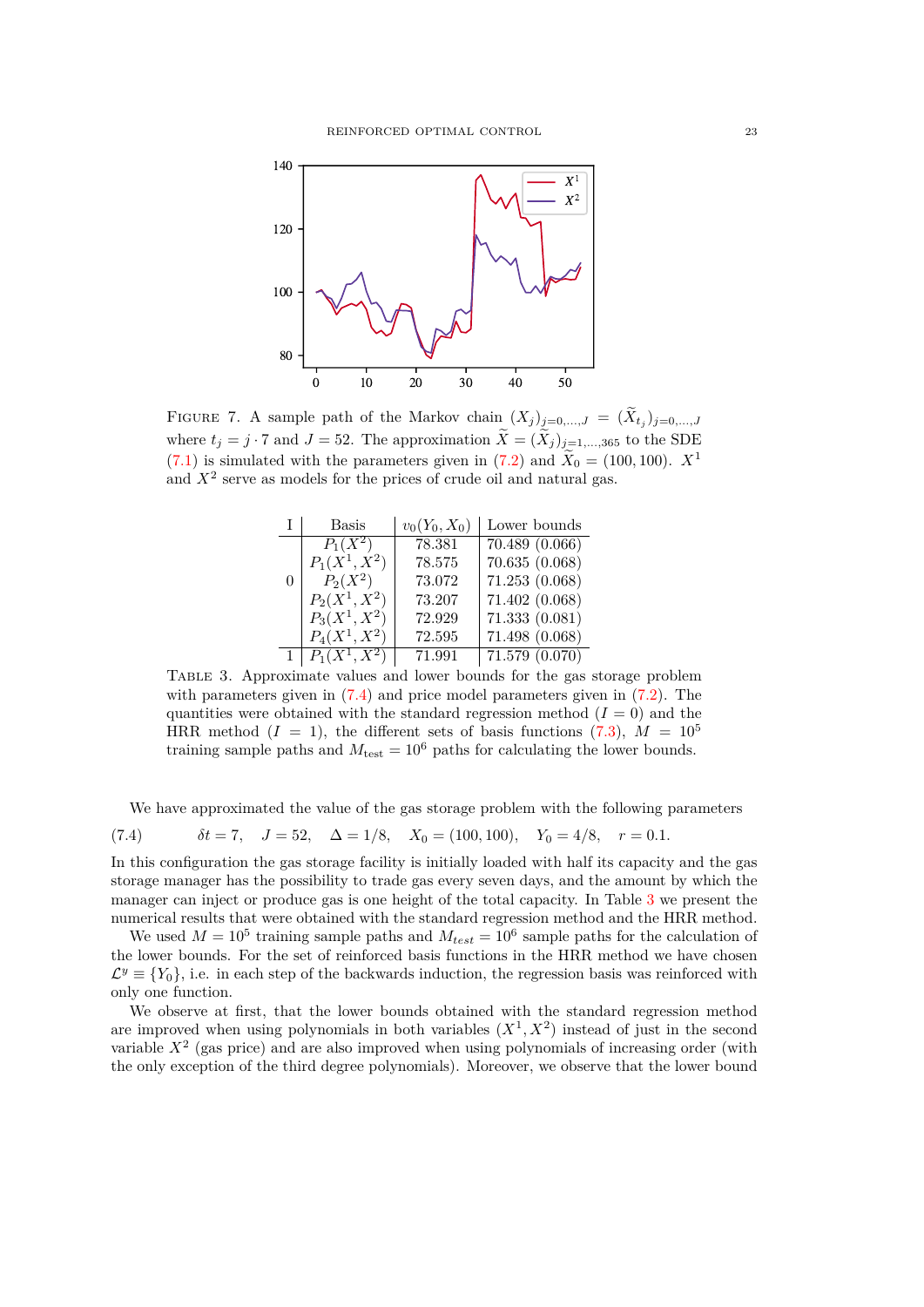obtained with the HRR method, using the set of basis functions  $P_1(X^1, X^2)$  and  $I = 1$ , lies above all lower bounds that were obtained with the standard regression, in particular the bound obtained with the regression basis  $P_4(X^1, X^2)$ .

7.3. **Conclusions.** Let us summarize the findings of the numerical experiments. We observe that the hierarchical reinforced regression algorithm (HRR) based on polynomial basis functions of a certain degree deg tend to produce results comparable to standard regression (SR) based on polynomial basis functions of degree deg  $+1$  or even higher, see Figures [4,](#page-18-0) [6,](#page-19-0) Tables [2,](#page-20-0) and, most impressively, [3.](#page-22-0)

The numerical results also indicate that, indeed, HRR with low depth of the hierarchy *I* already performs very well, even if  $I \ll J$ , see Figures [4,](#page-18-0) [6](#page-19-0) and Table [2.](#page-20-0) Hence, HRR performs with similar accuracy to the reinforced regression algorithm (RR) of [\[BSSZ20\]](#page-23-9), but at much improved cost. Additionally, when comparing HRR with SR at fixed accuracy, the computational cost of HRR is usually much smaller, especially for *d* large, see Figure [5.](#page-18-1)

Finally, we note that the accuracy of the HRR method increases substantially when the time discretization is refined, i.e., when *J* is increased for fixed time horizon *T*. This theoretically very plausible observation (see Section  $6$ ) is backed up by numerical experiments, see Figure  $6$ .

### **REFERENCES**

<span id="page-23-18"></span><span id="page-23-17"></span><span id="page-23-16"></span><span id="page-23-15"></span><span id="page-23-14"></span><span id="page-23-13"></span><span id="page-23-12"></span><span id="page-23-11"></span><span id="page-23-10"></span><span id="page-23-9"></span><span id="page-23-8"></span><span id="page-23-7"></span><span id="page-23-6"></span><span id="page-23-5"></span><span id="page-23-4"></span><span id="page-23-3"></span><span id="page-23-2"></span><span id="page-23-1"></span><span id="page-23-0"></span>

| [AB04]                          | L. Andersen and M. Broadie. A Primal-Dual Simulation Algorithm for Pricing Multi-Dimensional          |
|---------------------------------|-------------------------------------------------------------------------------------------------------|
|                                 | American Options. Management Science, 50(9):1222-1234, 2004.                                          |
| $[\text{Åst12}]$                | Karl J Aström. <i>Introduction to stochastic control theory</i> . Courier Corporation, 2012.          |
| [BCJ19]                         | Sebastian Becker, Patrick Cheridito, and Arnulf Jentzen. Deep optimal stopping. Journal of Machine    |
|                                 | Learning Research, 20:74, 2019.                                                                       |
| [BCJW19]                        | Sebastian Becker, Patrick Cheridito, Arnulf Jentzen, and Timo Welti. Solving high-dimensional op-     |
|                                 | timal stopping problems using deep learning, 2019.                                                    |
| [BKS09]                         | D. Belomestny, A. Kolodko, and J. Schoenmakers. Regression methods for stochastic control problems    |
|                                 | and their convergence analysis. SIAM Journal on Control and Optimization, 48:3562-3588, 01 2009.      |
| [BR11]                          | Nicole Bäuerle and Ulrich Rieder. Markov decision processes with applications to finance. Springer    |
|                                 | Science & Business Media, 2011.                                                                       |
| [BRS20]                         | Christian Bayer, Martin Redmann, and John Schoenmakers. Dynamic programming for optimal               |
|                                 | stopping via pseudo-regression. Quantitative Finance, pages $1\n-16$ , 2020.                          |
| [BS18]                          | Denis Belomestny and John Schoenmakers. Advanced simulation-based methods for optimal stopping        |
|                                 | and control. Palgrave Macmillan, London, 2018. With applications in finance.                          |
| [BS20]                          | Denis Belomestny and John Schoenmakers. Optimal stopping of McKean-Vlasov diffusions via re-          |
|                                 | gression on particle systems. SIAM Journal on Control and Optimization, 58(1):529–550, 2020.          |
| [BSSZ20]                        | Denis Belomestny, John Schoenmakers, Vladimir Spokoiny, and Bakhyt Zharkynbay. Optimal stop-          |
|                                 | ping via reinforced regression. Communications in Mathematical Sciences, $16(1):109-121$ , 2020.      |
| [BSZ13]                         | Christian Bender, John Schoenmakers, and Jianing Zhang. Dual representations for general multiple     |
|                                 | stopping problems. <i>Math. Fin.</i> , to appear, 2013.                                               |
| [GHW11]                         | Lajos Gyurko, B. Hambly, and Jan Witte. Monte Carlo methods via a dual approach for some discrete     |
|                                 | time stochastic control problems. Mathematical Methods of Operations Research, 81, 12 2011.           |
| [GKKW02]                        | László Györfi, Michael Kohler, Adam Krzyżak, and Harro Walk. A distribution-free theory of non-       |
|                                 | <i>parametric regression.</i> Springer Series in Statistics. Springer-Verlag, New York, 2002.         |
| [HE16]                          | Jiequn Han and Weinan E. Deep learning approximation for stochastic control problems, 2016.           |
| [Pha09]                         | Huyên Pham. Continuous-time stochastic control and optimization with financial applications, vol-     |
|                                 | ume 61. Springer Science & Business Media, 2009.                                                      |
| [SB18]                          | Richard S Sutton and Andrew G Barto. Reinforcement learning: An introduction. MIT press, 2018.        |
| $\lbrack \text{Sch} 12 \rbrack$ | J. Schoenmakers. A pure martingale dual for multiple stopping. Finance Stoch., 16:319-334, 2012.      |
| [TDR09]                         | Matt Thompson, Matt Davison, and Henning Rasmussen. Natural gas storage valuation and opti-           |
|                                 | mization: A real options application. Naval Research Logistics (NRL), 56(3):226–238, 2009.            |
| [TVR01]                         | John Tsitsiklis and Benjamin Van Roy. Regression methods for pricing complex American style op-       |
|                                 | tions. IEEE transactions on neural networks $\ell$ a publication of the IEEE Neural Networks Council, |
|                                 | 12:694-703, 02 2001.                                                                                  |
|                                 |                                                                                                       |